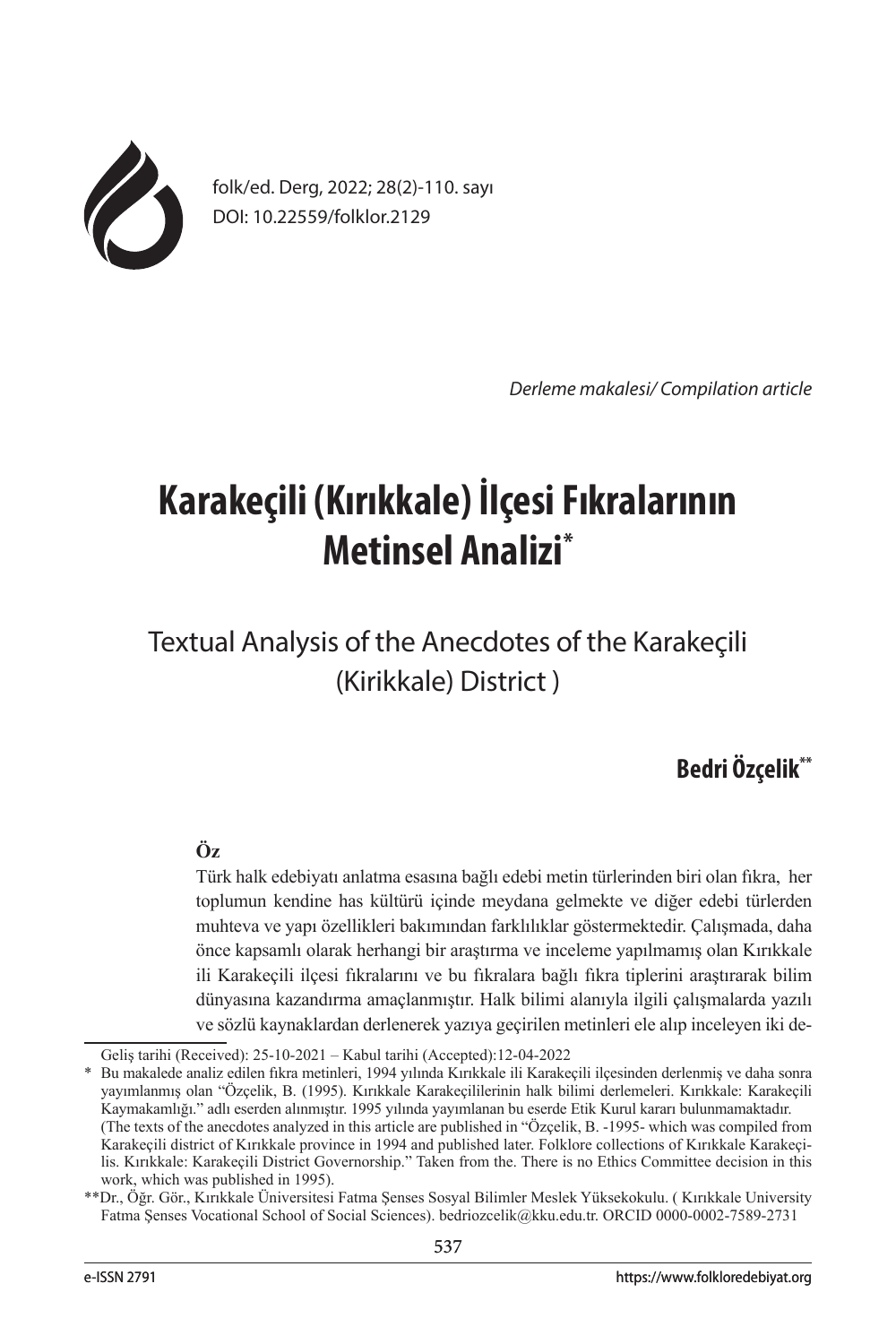ğerler dizisinden bahsetmek mümkündür. Bunlardan birincisi metin merkezli ikincisi ise bağlam merkezli paradigmadır. Çalışmanın amacına ulaşmak maksadıyla alan araştırması yöntemlerinden görüşme (mülakat) yoluyla derleme metodu kullanılarak sözlü kaynaklardan yöre fıkraları derlenmiş ve anlatı esasına bağlı folklor ve edebiyat metinlerini inceleme yöntemi kullanılarak bu ürünler değerlendirilmiştir**.** Çalışmada ilk olarak fıkra türü ile ilgili yapılan araştırma ve incelemelere yer verilmiştir. İkinci olarak Kırıkkale ili Karakeçili ilçesi fıkra tipleri tespit edilmiş ve metinler bu fıkra tiplerine göre tasnif edilmiştir. Üçüncü olarak da yöre fıkralarında ele alınan konular belirlenmiş ve söz konusu metinlerin yapı bakımından tahlili yapılmıştır. Son bölümde ise Kırıkkale ili Karakeçili ilçesinden derlenen 27 fıkra metnine yer verilmiştir. Bu sayede hem Kırıkkale ili Karakeçili ilçesinde yaşayan Karakeçililerin mizah anlayışından hareketle olaylar karşısında sergiledikleri tutumlarla verdikleri ince mesajları hem de yöredeki fıkra tipleri tanıtılmaya çalışılmıştır. Anadolu sahası Türk halk edebiyatı ürünlerini derlemek ve bu ürünler üzerinde değerlendirmeler yapmak Türk halkını daha yakından tanıma imkânı vermektedir.

**Anahtar sözcükler:** *fıkra tasnifi, Karakeçili ilçesi fıkraları, fıkra tipleri, Dadaylı fıkra tipi*

## **Abstract**

Anecdote, which is one of the literary text genres based on the narrative principle of Turkish folk literature, occurs within the unique culture of each society and differs from other literary genres in terms of content and structural features. The study has carried out with the aim of bring Karakecili districts of Kirikkale province anecdotes, which has not been extensively researched and analyzed before, and the types of anecdote related to these anecdotes, in the scientific world. In studies on folklore, it is possible to mention about two paradigms that deal with and examine written texts compiled from written and oral sources. The first of these is the text-centered paradigm and the second is the context-centered paradigm. In order to achieve the aim of the study, local anecdotes were compilited from oral sources by using the method of compiling through interview, one of the field research methods and these works were evaluated by using method of examining folklore and literal texts based on narrative. Firstly**,** researches and reviews on the type of anecdote were included. Secondly, the anecdote types of Karakecili of Kirikkale province district were determined and the texts were classified according to these anecdote types. Thirdly, the topics discussed in the local anecdotes were determined and the texts in question were analyzed in terms of structure. Finally**,** the text of 27 anecdotes compiled from Karakecili district of Kirikkale province is included. In this way, it has been tried to introduce both the subtle messages they give with their attitudes towards the events based on the sense of humor of the people of Karakecili living in Karakecili district of Kirikkale province and the types of anecdote in the region. Compiling the Turkish folk literature works of the Anatolian field and making evaluations on these works will provide the opportunity to get to know the Turkish people more closely.

**Keywords:** *anecdote classification, Karakecili district anecdotes, anecdote type, Dadayli anecdote type*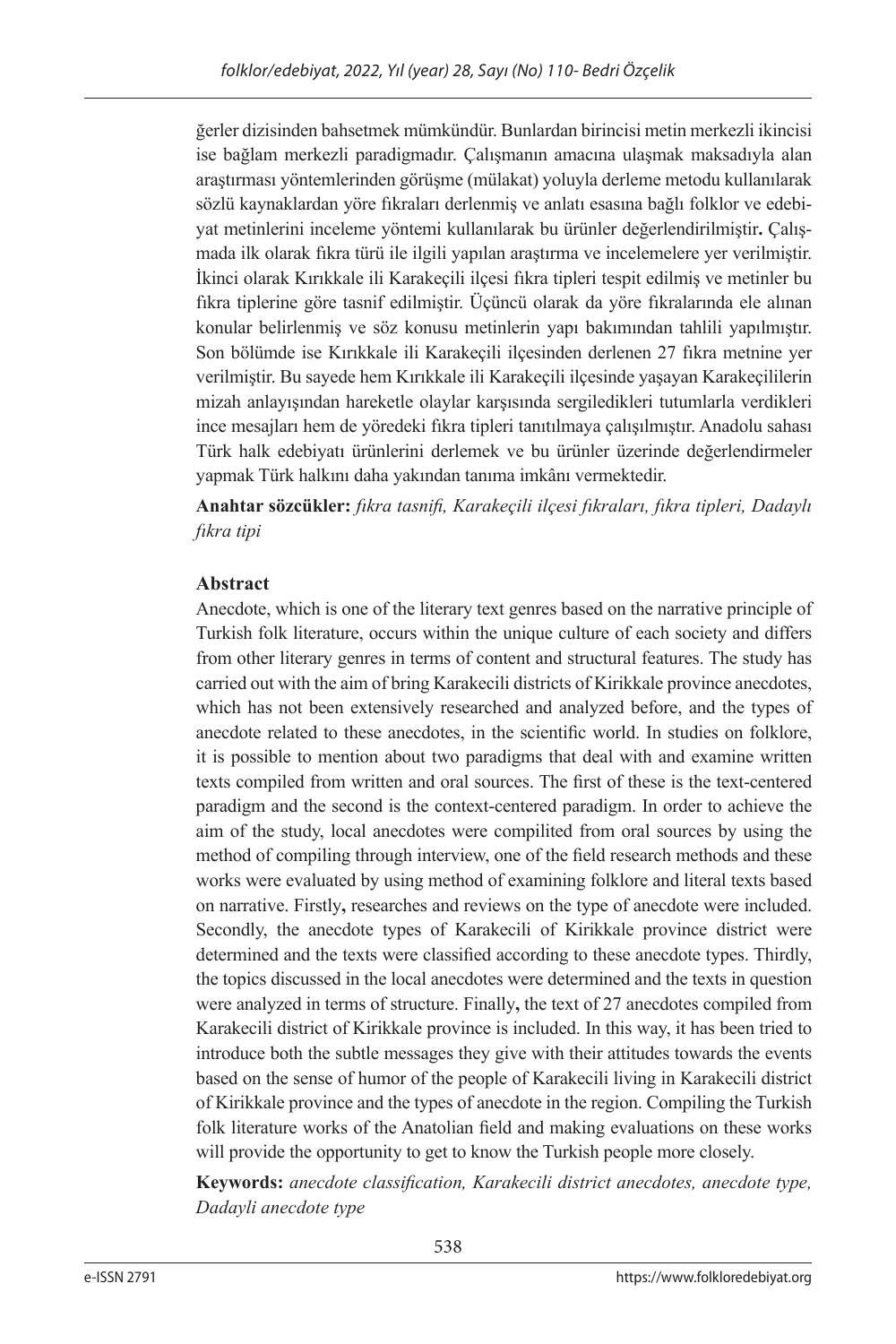## **Extended summary**

## **Introduction and research questions**

The aim of the study is to determine, classify and analyze the anecdotes of Karakeçili district on that have not been researched and examined before; to determine the place of the texts compiled from the region in the Turkish anecdote types and at the same time to ensure that the anecdotes of the Karakeçili district take place in the literature.

The questions that are effective in the emergence of the study are as follows: Where is Karakeçili district, which is a compilation field, geographically located? Why was this region chosen? What studies have been done on the definition and classification of the type of anecdote? What are the types of anecdotes of Karakeçili district and what determinations have been made about the place of anecdote types in Turkish anecdote types? What kinds of topics covered in the local anecdotes? What can be said about the structure, language and style of the compiled anecdotes?

## **Literature review**

When the literature is examined, it is seen that there are many studies on anecdote type. Since the 19th century, the studies named 'Hazine-i Letaif published by Mehmet Tevfik in 1885, Letaif-i Fıkarat published by Ahmet Fehmi in 1886, Letaif-i Nadide published by Ali Muzaffer in 1897, and Faik Reşad's Külliyat-ı Letaif' have been made on the subject of anecdote and have made significant contributions to the literature. If in the following periods, the existence of the following studies can be seen: (Boratav, 1988; Gözaydın, 1977; Altunel, 1990; Sakaoğlu, 1995; Yıldırım, 1999). The definition, classification and text determination of the anecdote were emphasized mainly in these studies. Especially, when the studies carried out in the 21st century are examined, it has been determined that the classifications are made on the basis of the anecdote types of Anatolian Turkish folk literature. However, it was observed that any information was not given on the types of anecdotes in Karakeçili district. For this reason, in this study, Karakeçili anecdotes were classified according to their types, these texts were analyzed and brought to the literature as an original study.

## **Methodology**

A literature review was conducted for the definition and classification of the type of anecdote. The anecdotal texts examined in the study were compiled from oral sources by using the interview technique, which is a compilation method in the field. In the field, 11 resource people were interviewed and 27 anecdotal texts were compiled from the region, 27 texts were included in the study and a scientific analysis was made based on the text-centered analysis method. The subject, language, style of the anecdotes; the anecdotes were analyzed in terms of structure and content by making inferences about the time of event, place and traits of characters in the anecdotes.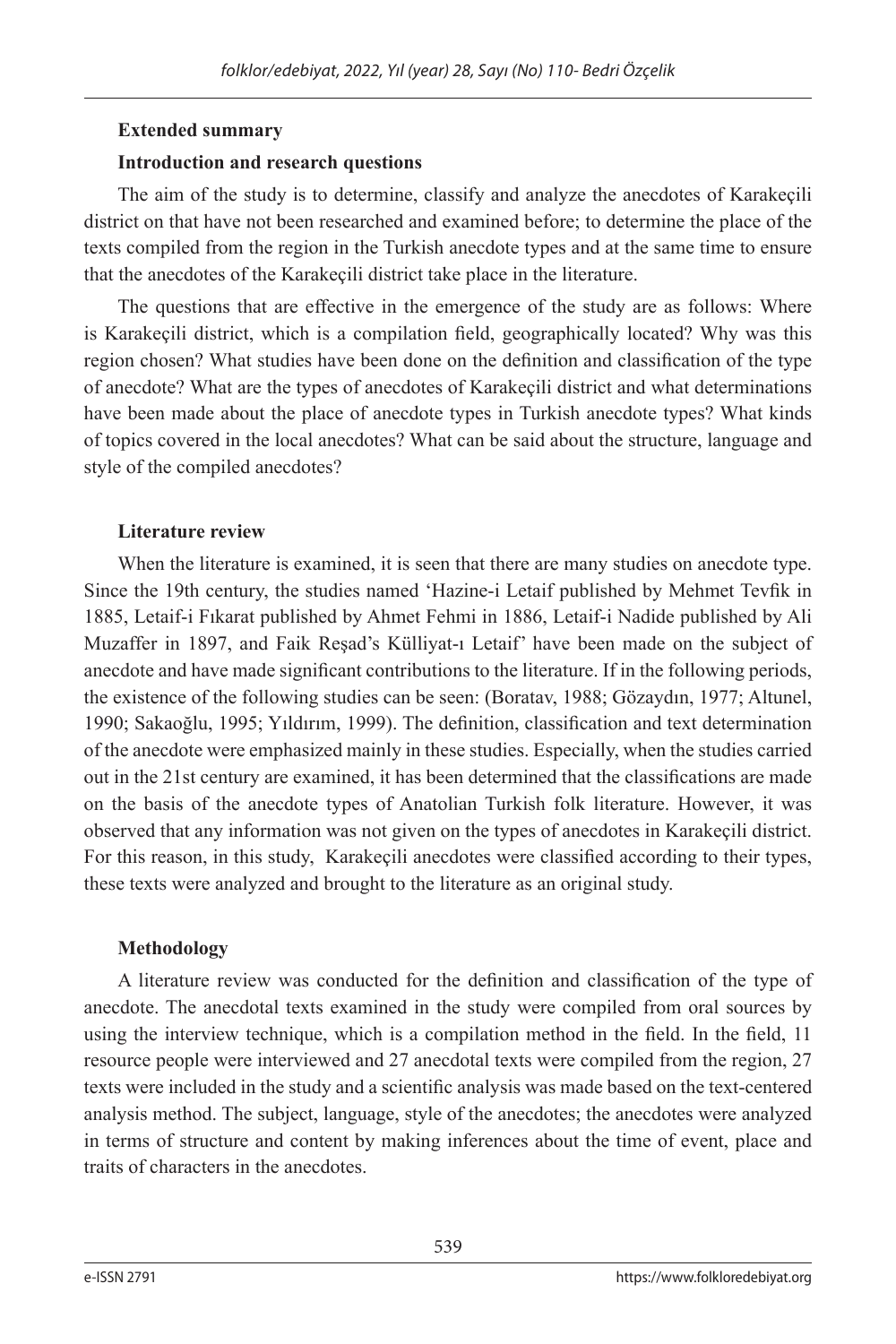#### **Result and conclusion**

Evaluations were made by answering the questions that were effective in the emergence of the study and the following results were reached:

Karakeçili district is connected to Kırıkkale province. It is on the Ankara-Kayseri highway (state road) and is 97 km away from Ankara; it is 33 km away from Kırıkkale by an asphalt road on its northeast. The fact that the people of the district show the characteristics of a closed society and keep the folk culture and literature alive has caused this region to be preferred.

Based on the anecdotes of Karakeçili district, it is possible to list the types of anecdotes as follows:

- individual types who gain the ability to represent the common personality
- types that are accepted its famous in the geographical area where Turkish is spoken and in the world: Nasreddin Hodja anecdotes
- local types: Dadaylı anecdotes
- coterie types: Tatar type
- region and locality types: Sarıkayalı and Çatalçeşmeli anecdotes
- everyday types: mother father, mother-son and mother in law bride anecdotes,
- morbid and bad types: crazy, rowdy, dishonest and awol anecdotes
- types representing arts and professions: doctor, servant anecdotes and trendy guys.

The anecdotes of Karakeçili district are about people living in rural areas who earn their living by agriculture and animal husbandry. In Karakeçili, the people of the district and the villagers became the characters of the anecdotes. In the local anecdote types of this region, the subject is told as a small event. In these anecdotes, the existence of people living in the region is clearly seen. The texts in question assumed a corrective task by checking out the social life and the social system and criticizing the disrupted and failing aspects of them. Anecdotes, which are the products of oral tradition in Karakeçili district, contain traces of the social and economic life of the district in question in many ways, since they are formed depending on the social life. The anecdotes are told by the people of Karakeçili who live this life.

Structurally, local anecdotes are generally based on a single event and thought and finished with a judgment. In the introduction part of the anecdotes, the presentation of the cases in the texts is in the style of a story, informations about the place, time and persons is given. The events in the district anecdotes are taken from daily life and presented as short scenes of life. The time and place of these events are mostly clear. The surrounding villages and geographical locations connected the district, with the center of Karakeçili being the main place, are the places where the anecdotes are mentioned. The vast majority of the characters in the anecdotes are people who live in real life; some of them are representative.

The language and style of Karakeçili anecdotes; clear, understandable and simple. Sentences and words in the spoken language of the people are seen in the anecdotes of the district. Similar sentence forms were used in the anecdotal texts, and simple verb sentences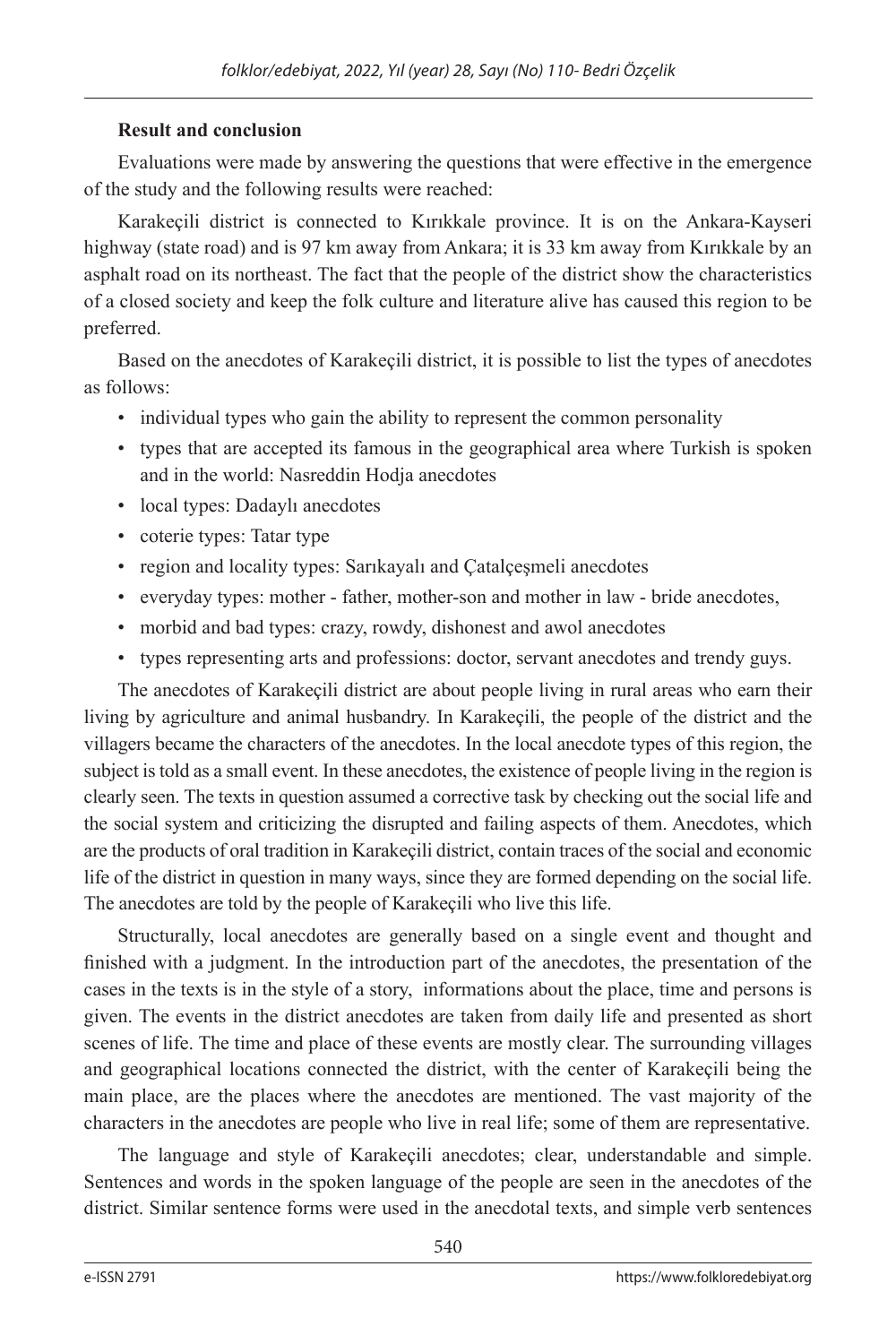were preferred mainly. The liveliness of the narration of the anecdotes provides mutual conversations. It surprises with unexpected event resolutions. Anecdotes usually consist of a thesis and a antithesis in terms of establishment. In the preparation section, brief information about the event or the idea to be given is given, then the thesis, the antithesis is expressed, and finally, is linked to a provision. The provision is included in the conclusion part of the anecdotes. The stake to be taken from the provision in the conclusion part is made feel mysteriously. Because almost every anecdote has a "lecturing".

In anecdotes, which are products of oral culture science, new variants emerge, as in other genres, and texts live with their new forms. It is possible to see this especially in the Nasreddin Hodia anecdotes told in the region. In the anecdotes of "Sarikayalı, Catalcesmeli, Sulubuklü" told in Karakeçili and in the anecdotes around the "Dadaylı type", which is a local type, aspects such as being ridiculous, naivety, and ready-to-response are more evident. While extraordinary is seen in The Elephant and The Ants named anecdote told in the region, all of the other anecdotes bear traces of real life. District anecdotes are usually based on a single event. However, very few texts include more than one event for a better understanding of the subject. Of course, Karakeçili anecdotes have the function of making people laugh, entertaining and having a good time. However, apart from these, the function of lecturing, making people think and educating is also seen in the local anecdotes.

## **Giriş**

XVI. yüzyılda Karakeçili Yörüklerinin, Ankara-Kırıkkale bölgesinde yerleşik düzene geçmesiyle bir yerleşim yeri olarak kurulan Karakeçili, 1990 yılında ilçe statüsüne kavuşmuş ve Kırıkkale iline bağlanmıştır. Ankara-Kayseri karayolunun (devlet yolu) üzerinde olup Ankara'ya 97 km, kuzey doğusunda bulunan asfalt bir yolla Kırıkkale'ye 33 km uzaklıktadır. İlçe, kuzeydeki 1540 rakımlı Küre Dağı'nın, güneydeki 1351 rakımlı Paşa (Barek) Dağı'nın ve Ala Dağı ile çevrilidir. Doğusunda Kızılırmak vadisi yer almaktadır. Güney-kuzey istikametinden uzanarak Kızılırmak vadisiyle birleşen Akkoşan Özü vadisinin geniş düztabanından ibaret coğrafi bir konuma sahiptir. Batısında Bayram Kalesi (Bayram Tepesi) bulunmaktadır. İlçenin doğuya bakan toprakları, bugünkü Kapulukaya baraj gölünün sıfır noktasındadır. Bu baraj gölü Kırıkkale ili Karakeçili ilçesinin sulama suyu ihtiyacını karşıladığı gibi aynı zamanda ilçeye doğal bir güzellik katmaktadır (Özçelik, 1995: 18).

Kayı Boyu'na mensup olan Karakeçililerin soyu Ertuğrul Gazi'ye dayanmaktadır (Sakallı, 1997: 15). Kayılar Osmanlı Devleti'ni kuran Oğuzların 24 boyundan biridir. XVI. yüzyılda Anadolu'da Karakeçili adında iki önemli oymağa rastlanmaktadır. Bunlardan biri Urfa, diğeri de Ankara bölgesinde yaşamaktadır (Sümer, 2001: 427). Kırıkkale ili Karakeçili ilçesinde yaşayan halk Karakeçili Türkmenlerindendir. Anadolu'nun diğer yörelerinde yaşayan Karakeçililer de aynı aşirettendir. Karakeçililer, Osmanlı kayıtlarında "Ulu Yörük" şeklinde olarak da adlandırılmaktadır. Ankara şer'iye sicillerinde Karakeçililerle ilgili kayıtlara geçen,"Yörükanı Karakeçili" ifadesine yer verilmektedir. Bu da Karakeçililerin yerleşik hayata geçene kadar göçer-evli olarak yaşadıklarına işaret etmektedir (Deral, 1998: 10-11).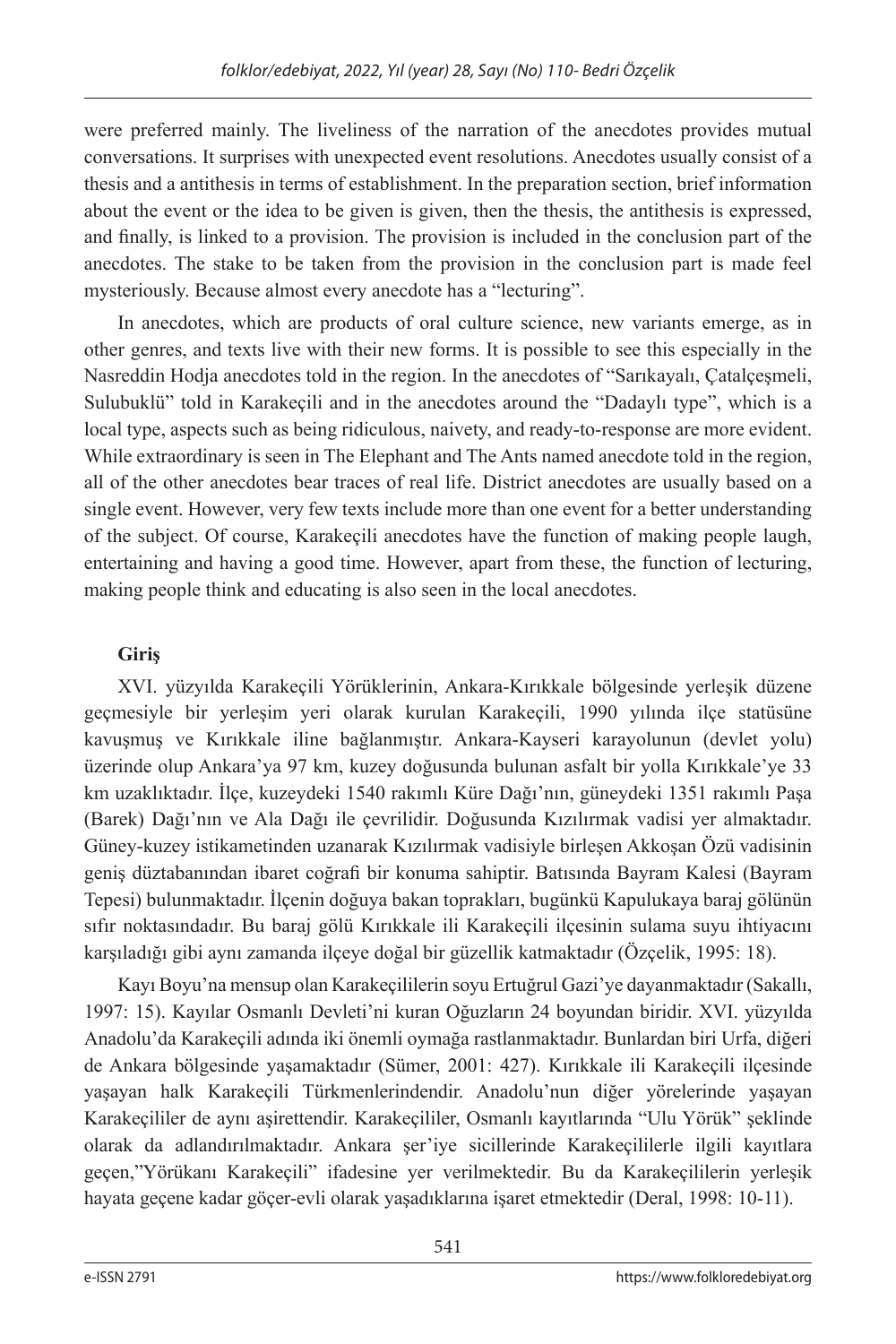Üzerinde çalışma yapılan bu bölgede ekonomi tarıma ve hayvancılığa dayanmaktadır. İlkbahar, yaz ve sonbahar aylarında yoğun bir şekilde çalışan ilçe halkı kış mevsiminde yapacak çok fazla iş bulamamaktadır. Uzun kış gecelerinde ilçe halkı bir araya gelerek sohbet etme imkânı bulmakta bu esnada birbirlerine anonim Türk halk edebiyatının yöreye ait eşsiz güzellikteki eserlerini takdim etmektedirler. Bu yüzden Kırıkkale ili Karakeçili ilçesinde Türk halk edebiyatı canlı bir şekilde varlığını sürdürmektedir. Yetişkin erkekler, kadınlar, delikanlılar, genç kızlar ve çocuklar kendi aralarında sözlü kültür ürünlerini anlatırken özellikle fıkralara da yer vermektedirler.

Söz konusu ilçe halkı kapalı bir toplum yapısına sahip olduğundan, somut olmayan kültür mirası bakımından adından bahsettirecek kadar zengindir. Bu yörenin halk edebiyatı mahsulleri özellikle "sözlü kültür bilimi" açısından henüz tam olarak incelenmemiştir. İlk olarak 1994 yılında yörede mevcut olan Türk halk edebiyatı ürünleri tarafımızca derlenmiştir. Tespit edilmiş olan Türk halk edebiyatı ürünleri ile ilgili o dönemde inceleme çalışması yapma imkânı bulunamamıştır. Bu yüzden metinler üzerinde herhangi bir analiz yapılmamıştır. Bunları sadece metin olarak ilim dünyasına sunmak, yeterince tanıtmamak tarafımızca bir eksiklik olarak görülmüştür. Bu eksiklik çözülmesi gereken önemli bir problem kabul edilmiş ve bu çalışma söz konusu problemi çözmek maksadıyla yapılmıştır. Çalışmada yörede yapılmış olan saha çalışması sonucunda elde edilen 27 fıkra metni üzerinde tasnif, tahlil ve değerlendirmede bulunulmuştur. Çalışmanın amacı Kırıkkale ili Karakeçili ilçesi fıkralarının tasnifini ve tahlilini yapmak ve Anadolu sahası Türk halk edebiyatı çalışmalarına katkı sağlamaktır.

## **1. Fıkra hakkında**

Bir milletin dünya görüşünü, hayat anlayışını, değer yargılarını, inançlarını ve kültürünü yansıtan en önemli kaynaklardan biri, o milletin diliyle oluşmuş edebi eserleridir. Edebi metinler milleti millet yapan unsurları geçmişten geleceğe taşıyan önemli bir hazinedir. Farklı özellikleri sebebiyle bu edebi metinler çeşitli türlere ayrılmakta ve farklı şekilde adlandırılmaktadır. Malzemesi dile dayanan, sözlü gelenek içinde gelişmiş olan ve içerik bakımından kendine has özellikler gösteren bu edebi türlerden biri de fıkradır (Elçin, 1993: 566; Karadağ, 123).

Türk fıkralarının tasnifiyle ilgili olarak bilim adamları tarafından farklı görüşler ortaya konulmuştur (Boratav, 1988, s. 91; Gözaydın, 1977: 204-207; Sakaoğlu, 1995; Yıldırım, 1999; Altunel, 1990; Gökşen, 2003). Bunların tamamının üzerinde durmak çalışmanın sınırlarını aşmaktadır. Bu yüzden burada çalışmada esas alınan Yıldırım'ın fıkra tasnifi ile ilgili görüşe yer verilmiştir. O,fıkra tiplerini esas alarak Türk fıkralarını şu şekilde bir tasnif etmiş ve tiplerine göre Türk fıkralarını yedi ayrı başlık altında değerlendirmiştir:

 "1. Ortak şahsiyeti temsil yeteneği kazanan ferdi tipler a. Türkçe'nin konuşulduğu coğrafi alan içinde ve dünyada ünlü kabul edilen tipler: Nasreddin Hoca/ b. Türk boyları arasında tanınan tipler: İncili Çavuş, Bekri Mustafa, Esenpulat, Ahmet Akay, Kemine/ c. Türk boyları arasında halkın ve zümrelerin ortak unsurlarının birleştirilmesinden doğan tipler: Bektaşi, Aldar Köse/ d. Aydınlar arasından çıkan tipler: Haşmet, Koca Ragıp Paşa, Mirali, Nasreddin Tüsi, Keçecizade İzzet Molla/ e. Mahalli Tipler/ f. Belli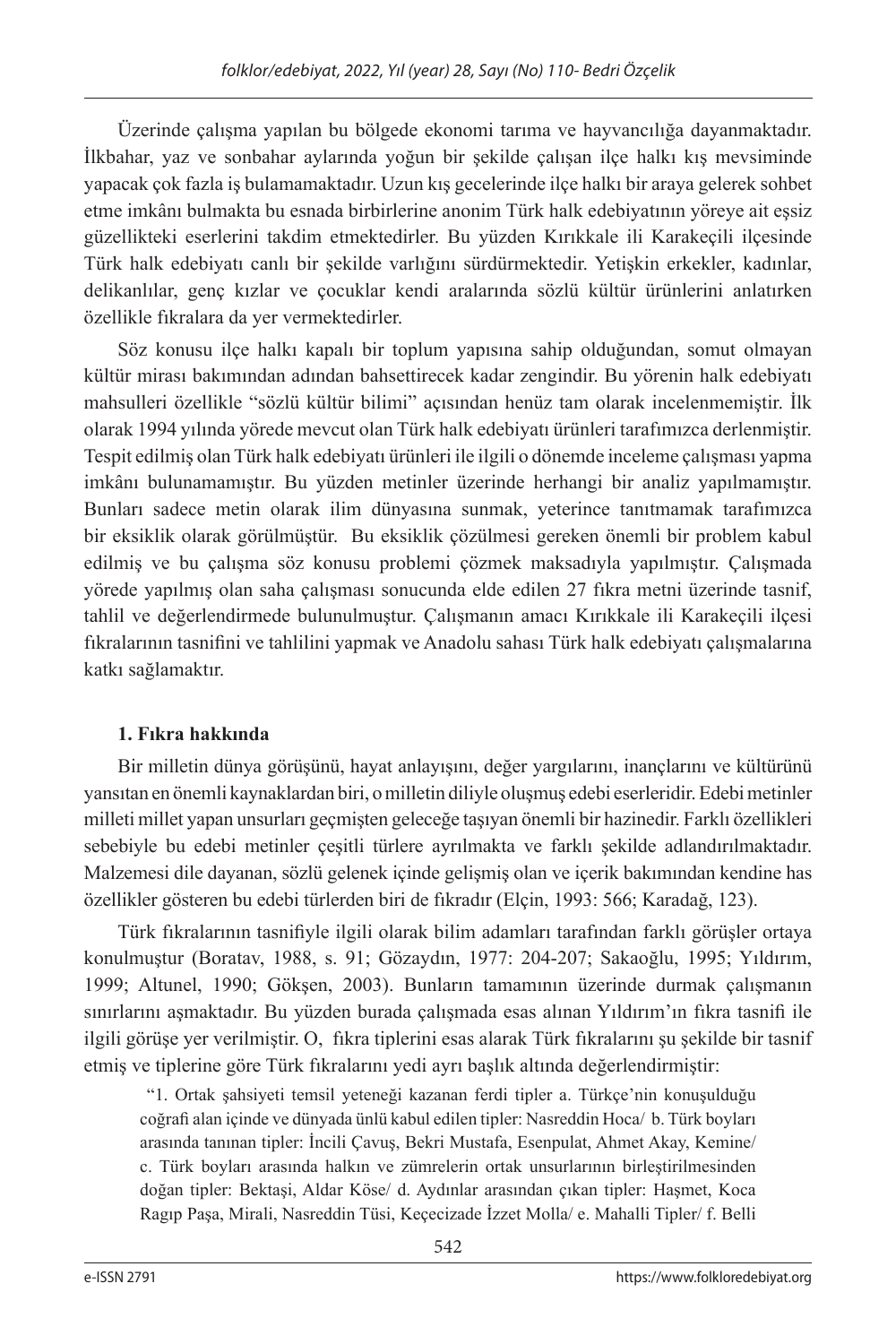bir devrin kültürü içinde yaşatılan tipler: Karagöz 2. Zümre tipleri 3. Azınlık tipleri 4. Bölge ve yöre tipleri 5. Yabancı fıkra tipleri 6. Gündelik fıkra tipleri a. Aile fertleri ile alâkalı tipler: Ana-baba, karı-koca, kaynana, baba-çocuk, anne-çocuk/ b. Mariz ve kötü tipler: Deli, hasis, cimri, kör, topal, sağır, dilsiz, hırsız, dolandırıcı, eşkıya, yankesici, bıçkın/ c. Sanat ve meslekleri temsil eden tipler: Ressam, şair, doktor, avukat, bezirgân, bakkal, kasap, molla, imam, kadı, asker 7. Moda Tipler" (Yıldırım, 1999: 62).

# **2. Kırıkkale ili Karakeçili ilçesi fıkralarının tiplere göre tasnifi**

Karakeçili ilçesi fıkraları tiplerine göre tasnif edilirken Yıldırım'ın yapmış olduğu fıkra tasnifi esas alınmış ve yörede karşılaşılan tiplerin varlığı dikkate alınarak adlandırmalar yapılmıştır. Buna göre söz konusu yörede yapılmış olan derleme sonucunda 27 fıkra metni tespit edilmiş ve bu ürünler fıkra tiplerine göre şu şekilde sınıflandırılmıştır:

# **2.1. Ortak şahsiyeti temsil yeteneği kazanan ferdi tipler**

# **2.1.1. Türkçenin konuşulduğu coğrafi alan içinde ve dünyada ünü kabul edilen tipler: Nasrettin Hoca fıkraları**

Nasrettin Hoca, hem Türk dünyasında hem de dünyada tanınmış bir fıkra tipidir. Halk arasında bilge, hikmet sahibi bir şahsiyet olarak bilinmektedir. Türk milletinin gönül dünyasından çıkan önemli nükte ve mizah ustasıdır. O, halkın ortak zekâsını, aklını ve sağduyusunu temsil eden bir tiptir. Bu yüzden halk karşılaştığı problemlere çözüm bulmak için Nasrettin Hoca'nın fıkralarından faydalanmıştır (Yıldırım, 1999: 63-64).

Karakeçili'de *"Nasrettin Hoca"* fıkra tipi ile oluşmuş 3 metin tespit edilmiştir. Birinci metinde Nasrettin Hoca fıkrası olarak bilinen "Parayı Veren Düdüğü Çalar" (Fıkra Nu: 1) adlı metinde Hoca eşeğiyle pazara giden köy sakini kişi olarak değil, eşeğine binip düdük satan bir "çerçi" olarak rol almaktadır. "Gazan Öldü" (Fıkra Nu: 2) fıkrasında ve "Gapıya Sahap Ol" (Fıkra Nu: 3) fıkrasında fıkra tipi olan Nasrettin Hoca tipinin rolünde yöreye bağlı bir değişiklik bulunmamaktadır.

# **2.2. Mahalli tipler:**

Türklerin yaşadıkları coğrafyaların küçük bölge ve yörelerinde tanınan, aşina olunan, bilinen, meşhur olan fıkra tipleri sadece o yörede yaşayanlar tarafından kabul görmüşlerdir. Bu tipler o coğrafyadaki halkın olaylar karşısındaki yaklaşımını belirtmede önemli görevler icra etmektedir (Yıldırım, 1999: 68).

Kırıkkale ili Karakeçili ilçesinde *"Dadaylı Mustafa"* fıkra tipini mahalli tip olarak almak mümkündür. Bu tiple oluşmuş "Dadaylı'nın Garısı Fıhrası", "Dadaylı-Deli Mustafa'nın Fıhrası", "Dadaylı-Musdafa-Ben de Varım Fıhrası", "Dadaylı'yınan Dilencinin Fıhrası", "Dadaylı'nın Körlüğü Fıhrası", "Dadaylı'nın Soyunması Fıhrası" ve "Dadaylı'nın Eşeği Kesmesi Fıhrası" adlı toplam 7 fıkra metni derlenmiştir (Fıkra Nu: 4, 5, 6, 7, 8, 9, 10).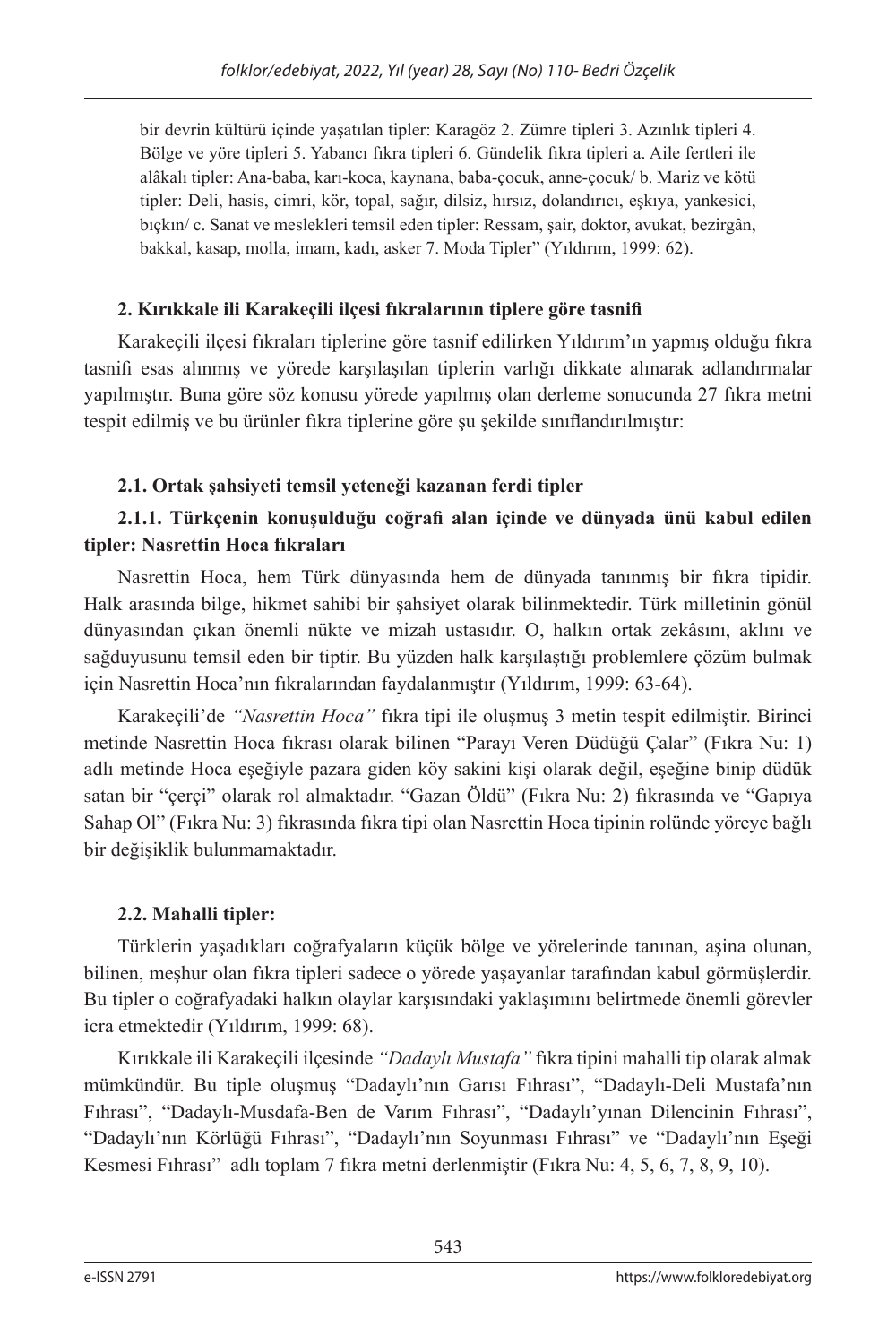## **2.3. Zümre tipleri**

Bu fıkralarda fıkra tipi temsil ettiği zümrenin belirgin özelliklerini göstermektedir. "Mevlevi, Yörük, Terekeme, Tahtacı, Köylü…" (Yıldırım, 1999: 69) zümre tipleri bu fıkraların temsilcileridir.

Kırıkkale ili Karakeçili ilçesinden derlenen fıkralarda *"Tatar"* zümresi fıkra tipi olarak görülmektedir. Karakeçili'ye bağlı Sülübük köyü "Tatar" Türklerindendir. Tatarlara ait birtakım karakteristik özellikler göstermektedirler. Saf, kandırılmaya müsait ve inatçı olma özellikleri, konuşma dillerindeki ağız farklılıkları fıkra tipi olmalarına sebep olmuştur. Tatar fıkra tipiyle **"**Demirci Gara'nın Fıhrası ve Tatar İnadı Fıhrası olmak üzere 2 fıkra metni derlenmiştir (Fıkra Nu: 11, 12).

## **2.4. Bölge ve yöre tipleri**

Belli bir yörede hayatını sürdüren insanları temsil eden ve bulundukları mekânla adlandırılan fıkra tipleri bu gruba girmektedir. Bu tipin asıl özelliği yaşadığı yöreyle anılması ve söz konusu bölge içinde yaşayan insanların ortak yönlerini temsil etmesidir. Kayserili, Karatepeli, Andavallı, Karadenizli, Konyalı, Horasanlı vb. fıkra tipleri en çok bilinen tiplerdir (Yıldırım, 1999: 70).

Karakeçili aşiretine mensup insanların yaşadığı ilçede de yakın köylerden olan ve o köylerin ortak özelliklerini yansıtan tiplerle ilgili anlatılan fıkralar mevcuttur. Özellikle *"Sarıkayalı"* fıkra tipinin daha yaygın olduğu tespit edilmiştir. Bunun yanında *"*Çatalçeşmeli*"* fıkra tipi ile ilgili anlatımların varlığı dikkat çekmektedir. Sarıkayalı tipiyle oluşan "Zerdali Değneğini Yağlama Fıhrası", "Sarıgayalı'nın Hac Dönüşü Fıhrası", "Sarıgayalıların Kelleri Körleri Fıhrası" olmak üzere 3 metin derlenmiştir (Fıkra Nu: 13, 14, 15). Çatalçeşmeli fıkra tipi ile meydana gelmiş "Çatalçeşmelilerin Cenaze Namazı Fıhrası" adında 1 metin derlenmiştir (Fıkra Nu: 16).

## **2.5. Gündelik fıkra tipleri**

Toplumda her zaman şahit olunan çeşitli hadiselerin, herhangi bir şahsa, şahsın taşıdığı isme, lakaba, sıfata ve unvana istinat etti ettirilerek görülen fıkraların temsilcileri gündelik fıkra tipleri olarak adlandırılmaktadır. Bu tipler kalıcı olmayan, süreklilik arz etmeyen tiplerdir. Bu sebeple bu tipler unutulmaya mahkûmdur. Şayet bu tiplerle ilgili fıkralar zamanla kalıcı nitelik kazanırsa başka fıkra tiplerine dönüştüğü görülmektedir (Yıldırım, 1999: 70).

Karakeçili'de de bu fıkra tipleriyle oluşmuş fıkralar bulunmaktadır. Bu yöredeki gündelik fıkra tipleriyle oluşan fıkraların anlatımı süreklilik arz etmediği için bir başka fıkra tipine dönüşmemiş ve zamanla unutulmuştur.

## **2.5.1. Aile fertleriyle alakalı tipler: anne-baba, karı-koca, kaynana, baba-çocuk, anne-çocuk:**

Söz konusu yöreden derlenen fıkralar *"anne-baba, anne-oğul ve kaynana-gelin"* tiplerinden oluşmaktadır. "Garakeçili'nin Gohusu", "Can Çekişme Fıhrası", "Osuruh Yılı Fıhrası" olmak üzere 3 metin kaydedilmiştir (Fıkra Nu: 17, 18, 19).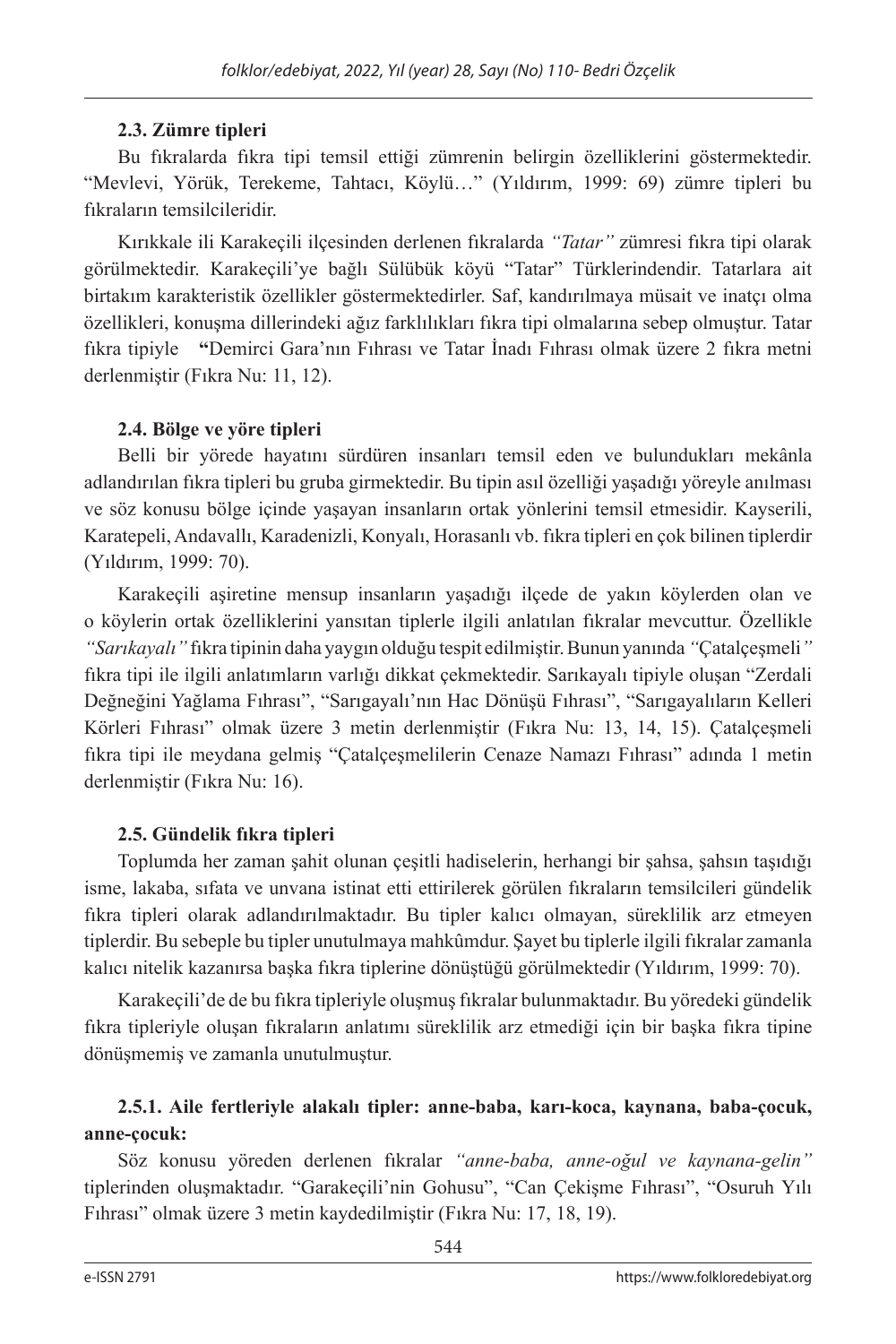## **2.5.2. Mariz ve kötü tipler: deli, namussuz, asker kaçağı, bıçkın gibi…**

Karakeçili'deki mariz ve kötü tipler diye adlandırılan *"deli, bıçkın, namussuz ve asker kaçağı" gibi* tiplerden oluşan fıkralar mevcuttur. Delinin Deliye Oyunu Fıhrası, Akif Dayı'nın Zoba Fıhrası, Namıssıza Cevap Fıhrası, Tahsildarın Bayılması Fıhrası adıyla 4 metin derlenmiştir (Fıkra Nu: 20, 21, 22, 23).

## **2.5.3. Sanat ve meslekleri temsil eden tipler: doktor, hizmetkâr**

Karakeçili'de bir sanat ve bir mesleği temsil eden tiplerle ilgili fıkra sayısı sınırlıdır. Bu tip ait fıkralar süreklilik arz etmemektedir. Bu sebeple zamanla söz konusu tiplerle oluşmuş fıkralar unutulmaktadır. Karakeçili'de *"doktor ve hizmetkâr"* fıkra tipine ait "Batdal Çavış›ın Diş Çekme Fıhrası", "Gürselin İstifası Fıhrası" olmak üzere 2 metin tespit edilmiştir (Fıkra Nu: 24, 25).

# **2.6. Moda tipler**

Yerli ve yabancı tipler olarak iki gruba ayrılan bu tipler, toplumdaki belli bir anlayışın ortaya çıkardığı tipler olmaları ve bu anlayışın son bulması ile yok olmaları bakımından dikkat çekicidir. Bu tiplerin var olması toplumda görülen geçici ve değişken olaylara bağlıdır. Olayı meydana getiren hususlar yok olduğunda bu tipler de ortadan kaybolmaktadır.

Karakeçili'den derlenen modern tipe ait fıkra metinleri de toplumda ortaya çıkmış yaşanmış olaylara dayanmaktadır. Yöreden bu tipe ait "Allah'ın İşine Garışmam Fıhrası" (Fıkra Nu: 26) bir metin derlenmiştir.

Bunların dışında kahramanları diğer canlılar olan ve fıkra-masal (Önal, 2011, s. 5) şeklinde tasnif edilmiş olan fıkralardan bahsetmek mümkündür. Karakeçili'de anlatılan "Fillerinen Garıncaların Fıhrası" bu tarz bir fıkra olarak kabul edilmiş ve çalışmaya dâhil edilmiştir (Fıkra Nu: 27). Bu fıkra fabl niteliği de taşımaktadır.

# **3. Kırıkkale ili Karakeçili ilçesi fıkralarında ele alınan konular**

Fıkra türü, konu çeşitliliği bakımından oldukça zengin ve renklidir. Sözlü geleneğin bir türü olan fıkra; ders vermek, bir dünya görüşünü belirtmek, herhangi bir düşünceyi örnekle güçlendirmek, yanılma durumlarına delil göstermek, hisse kapmak, sohbeti tatlı hale getirmek, hoşça vakit geçirmek amacıyla anlatılmakta, çeşitli olayları konu edinmektedir (Artun, 2008). Bu türün konuları, yaşanmış ya da yaşanabilecek olaylar üzerine kurulmuştur. Her dönemde insanlar, gördükleri toplumsal çatışmaları fıkra konusu haline getirerek düşüncelerini, duygularını, çeşitli tutum ve davranışlarını fıkra kahramanlarının ağzından anlatmışlardır.

Kırıkkale ili Karakeçili ilçesi fıkralarının konuları da ilçe halkının hayatından izler taşımaktadır. Bunlar "halkın hayatıyla ilgili fıkralar" (Fıkra Nu: 24, 25) olarak adlandırmak mümkündür. Bazı fıkralarda konular, daha çok fıkra tipi adını verilen kahramanlara göre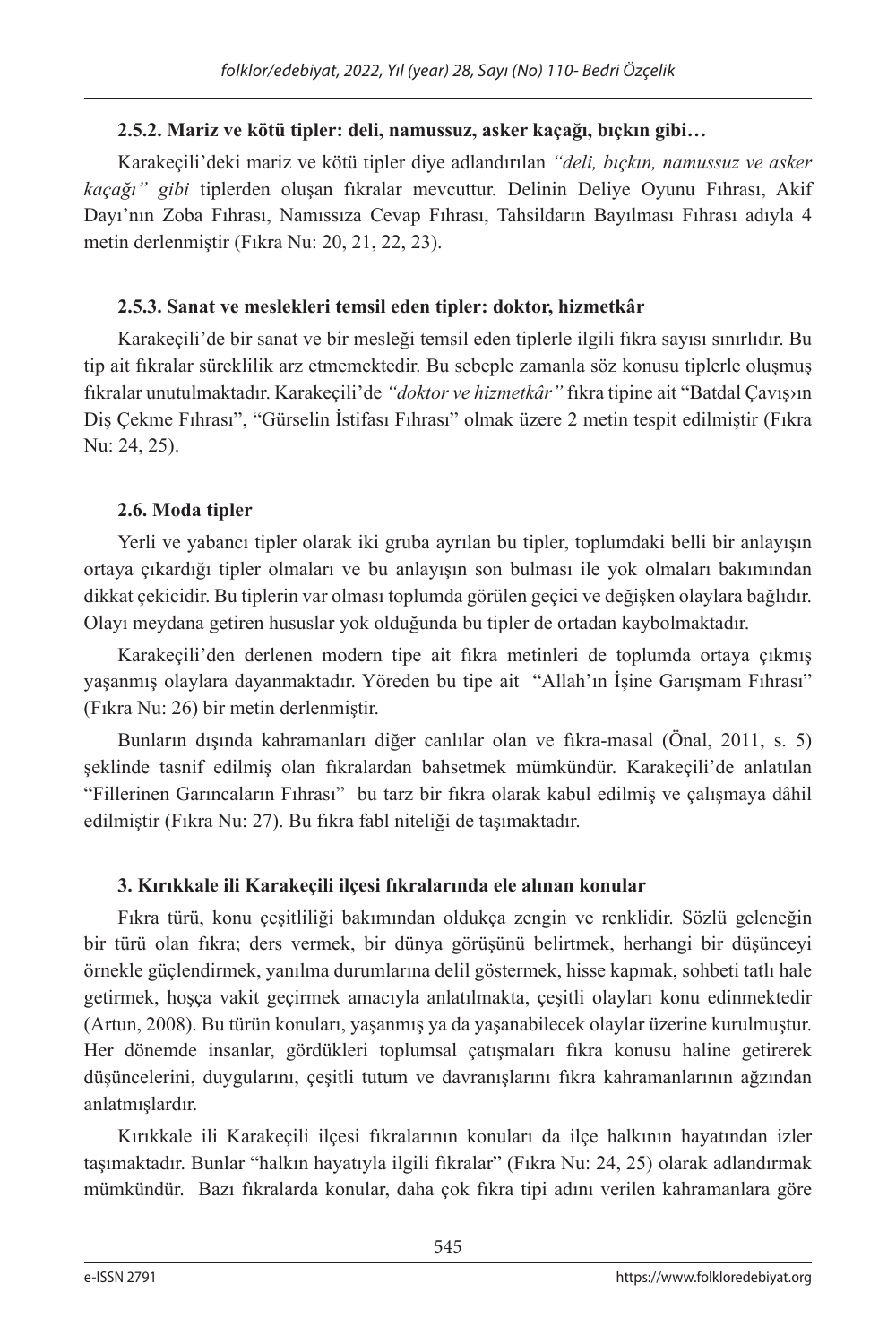belirlenmiş ve bu açıdan tasnif edilmiştir. Bu fıkralar konuları bakımından "fıkra tiplerinin, zeki, kurnaz, hazırcevap – nükteli – sağduyulu kişilikleriyle ilgili fıkralar" ve "fıkra tiplerinin saf-tuhaf kişilikleriyle ilgili fıkralar" şeklinde ele alınmıştır. İlçe halkı, fıkralarda sağduyuyla bağdaşmayan işlemlere, tutumlara ve davranışlara karşı tepkilerinin sözcülüğünü, bu fıkra tiplerine yaptırmıştır. Böyle fıkralar konu olarak "kahramanlarının kendini komik duruma düşürme özelliği gösterdiği fıkralar" değerlendirilmiştir. Karakeçili mahalli fıkra metinlerinin konu bakımından büyük bölümünü toplumsal ve ekonomik sorunlarla (Fıkra Nu: 1, 2), aile konulu fıkralar (Fıkra Nu: 4, 13, 17, 18 ), oluşturmaktadır. Bu fıkralarda toplum yaşantısında insanları rahatsız eden gerçek olaylar konu olarak ele alınmıştır. Bunlar "yaşanmış bir olayla bağlantılı olan fıkralardır". Bu metinlerde toplum hayatındaki her türlü aksaklığın, çarpıklığın, zıtlıkların bir kesitini görmek mümkündür. Bu yüzden bunlar "güldürürken düşündüren fıkralardır"*.* Söz konusu fıkra metinlerinde günlük hayatta karşılaşılan zıtlıklar ile sosyal ve insani kusurlar ele alınmaktadır. Bunlar ise Karakeçili halkının "olaylar karşısındaki tutumunu güldürü ögesiyle ifade eden fıkralar" ve "beklenmedik çözüm yöntemleriyle olayları çözen fıkralar" şeklinde değerlendirilmiştir (Fıkra Nu: 19, 21, 22, 23). Halkın meydana getirdiği bu fıkralarda "ince bir mizah, keskin bir alay ya da hikmetli bir söz" mutlaka yer almaktadır.

Kırıkkale ili Karakeçili ilçesi fıkraları kırsal kesimde yaşayan ziraat ve hayvancılıkla hayatını kazanan insanları konu edinmektedir. Karakeçili'de ilçe halkı ve köylüler fıkra konularının kahramanları olmuşlardır. Bu yörenin yerel fıkra tiplerinde konu, küçük bir olay şeklinde anlatılmaktadır. Bu fıkralarda, yörede yaşayan insanların varlığı açıkça görülür. Söz konusu metinler, toplum hayatını, sosyal sistemi kontrol ederek aksayan ve bozulan yönlerini eleştirerek düzeltici bir görev üstlenmiştir.

# **4. Karakeçili ilçesi fıkralarının tahlili**

# **4.1. Fıkraların yapısı**

Genellikle bütün fıkralar tek vakadan meydana gelmektedir. Fıkra, vakayı sunuş yönüyle dram karakteri gösterirken; giriş, gelişme ve sonuç bölümlerine sahip olması yönüyle de kısa ve yoğun bir hikâye özelliği göstermektedir. Fıkra metni genellikle tek olay ve düşünce üzerine kurulmaktadır. Her fıkra bir hükümle sona ermektedir. Fıkrada vaka anlatılırken tasvirler, tanıtımlar, davranış ve hareketler karşılıklı konuşma tarzında sunulmaktadır. Bu özelliğinden dolayı şekil yönünden hikâyeye benzen fıkrayı göstermeye bağlı türlerden biri olan drama da benzetmek mümkündür (Yıldırım, 1999: 41).

Kırıkkale ili Karakeçili ilçesi fıkraları başlangıç, gelişme ve sonuç bölümleri bulunması sebebiyle hikâye, karşılıklı konuşmalardan meydana gelmesi sebebiyle de dram karakteri göstermektedir (Fıkra Nu:23). Bu fıkralar genellikle tek olay ve düşünce üzerine kurulmuştur ve bir hükümle sona ermektedir. Metinlerde vakaların sunuluşu hikâye tarzında olan fıkraların giriş bölümünde mekân, zaman ve şahıslar hakkında bilgilere yer verilmektedir Fıkra Nu: 5, 7, 10, 19, 21, 24). Fıkra kahramanlarının karşılıklı konuşmalarının yer aldığı gelişme bölümünde tartışma konuları, bunlarla ilgili tutum ve davranışlar yer almaktadır (Fıkra Nu: 6, 12, 14, 16, 25, 26). Fıkraların sonuç bölümünde genellikle hüküm cümleleri yer almaktadır (Fıkra Nu: 1).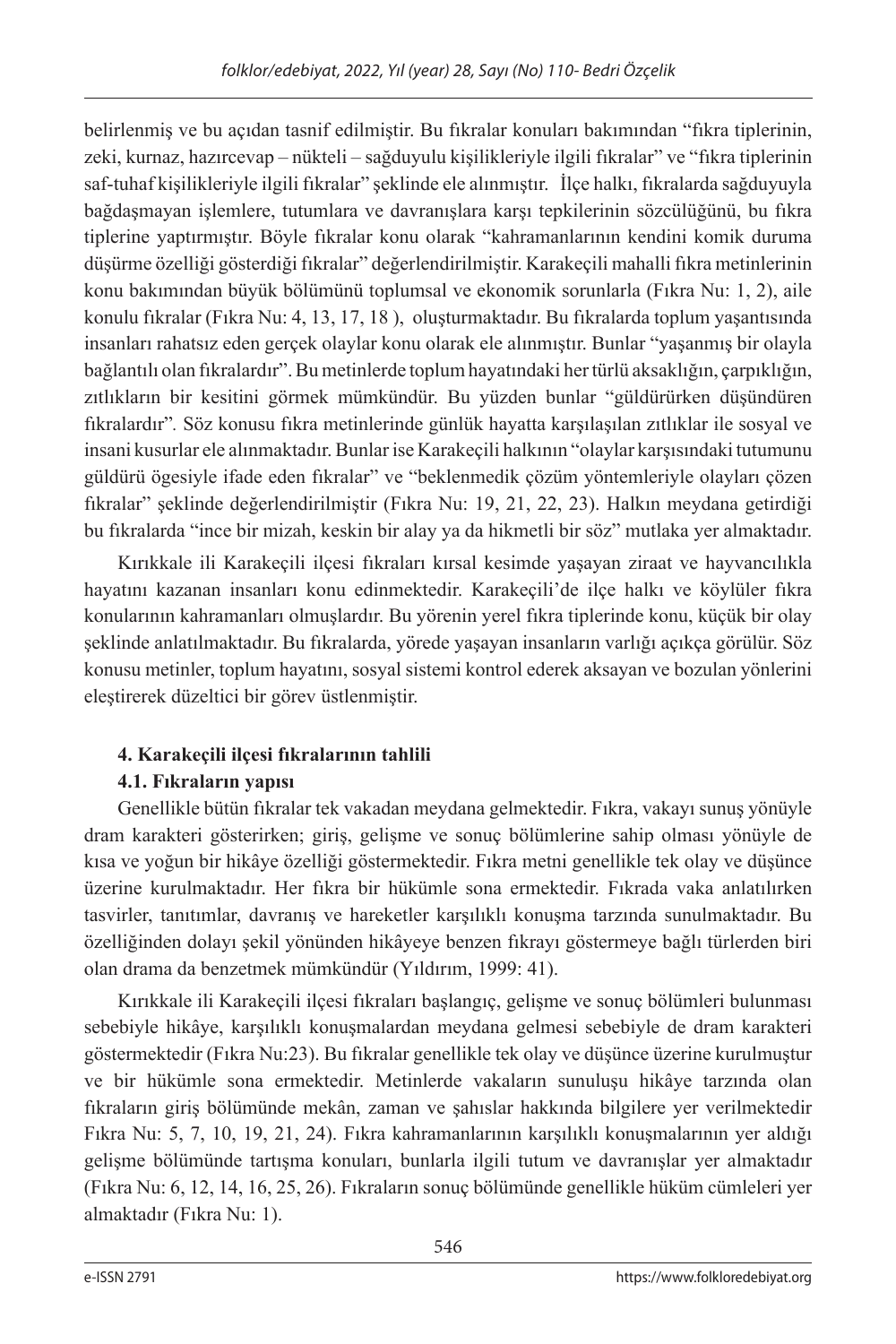## **4.1.1. Fıkraların dili ve üslubu**

Fıkra, halkın ortak estetik anlayışından meydana gelen anlatma esasına bağlı bir edebi türdür. Bu sebeple halkın konuşma dilinin bütün özelliklerini bünyelerinde taşımaktadırlar. Fıkra türünün halk arasında yaygın anlatılmasının ve dinlenilmesinin önemli bir sebebi de bu dil özelliğidir. Halkın kelime hazinesi fıkraların oluşumunda oldukça önemli yere sahiptir. Fıkralardaki anlatım; açık, anlaşılır, canlı, gerçekçi ve vecizdir.

Karakeçili fıkralarının dili; açık, anlaşılır ve sadedir. İlçenin fıkralarında halkın konuşma dilinde yer alan cümleler ve kelimeler görülmektedir. Fıkra metinlerinde benzer cümle şekilleri kullanılmış, daha çok basit yapılı fiil cümleleri tercih edilmiştir (Fıkra Nu: 13, 14). Cümlelerde daha çok öğrenilen geçmiş zaman (Fıkra Nu: 1, 2, 3, 27) şimdiki zaman (Fıkra Nu: 6, 7) ve geniş zaman haber kipleri yer almıştır. Karakeçili ilçesi mahalli fıkra tiplerinin asıl özelliği, bitişle nüktenin bütün gücünü duyurmaktır. Fıkraların özel bir dili mevcuttur. Yer yer kalıp anlatımlara başvurulmuştur. Fıkraların dili anlatıcıya ve anlatılan kitleye göre değişmektedir. Bazı fıkralarda kahramanlar kendi ağız özellikleriyle, durum ve konumlarına göre konuşmaktadırlar (Fıkra Nu: 11, 12). Böylece onların ruh durumları ve bulundukları ortam canlandırılmaktadır**.** Fıkraların anlatımındaki canlılığı karşılıklı konuşmalar sağlamaktadır. Beklenmedik olay çözümlemeleriyle şaşırtmaktadır. Fıkralar genellikle kuruluş bakımından bir tez ve bir karşı tezden meydana gelmektedir. Hazırlık bölümünde kısaca olay ya da verilmek istenilen düşünceyle ilgili bilgi verilmekte, sonra tez, karşı tez ifade edilmekte, en sonunda bir hükme bağlanmaktadır. Hüküm, fıkraların sonuç kısmında yer almaktadır. Sonuç bölümündeki hükümden alınacak hisse gizemli şekilde hissettirilmektedir. Çünkü hemen her fıkrada mutlaka bir "ders verme" mevcuttur.

## **4.1.2Fıkralardaki şahıslar**

Türk fıkralarındaki şahıslar, gerçek kimlikleriyle ve insani özellikleriyle metinlerde yer almaktadır. Bu durum fıkrada rol alan kahramanların ve meydana gelen hadisenin gerçekten yaşandığına işaret etmektedir. Fıkralarda yer alan şahıs kadrosu "olumlu tipler-olumsuz tiplerdinleyici ve seyirci şahıslar" meydana gelen gerçek kimliği belli kişiler olarak görülmektedir. Fıkralardaki dinleyici şahıslar doğal ve tamamlayıcı unsurlar olarak görülmektedir. Fıkrada önemli olan olumlu ve olumsuz tiplerdir. Fıkralardaki çatışma, tartışma bu iki tip arasında gerçekleşmektedir (Yıldırım, 1999: 43).

Kırıkkale ili Karakeçili ilçesi fıkralarında da daha çok gerçek kimliği belli kişiler fıkra tipi olarak görülmektedir (Fıkra Nu: 4-26). Üç fıkra Türk dünyasında en çok tanınan Nasrettin Hoca tipine aittir (Fıkra Nu: 1, 2, 3) Bunun yanında kadrosu hayvan olan bir fıkra metni de tespit edilmiştir (Fıkra Nu: 27).

# **4.1.3. Fıkralarda mekânlar**

Türk fıkralarında var olan mekân geniş bir coğrafyadır. Yerleşim yerleri, ticari hayatın yaşandığı mekânlar, ziraat ve hayvancılığın yapıldığı tarla, meralar ile dağ, nehir, ırmak,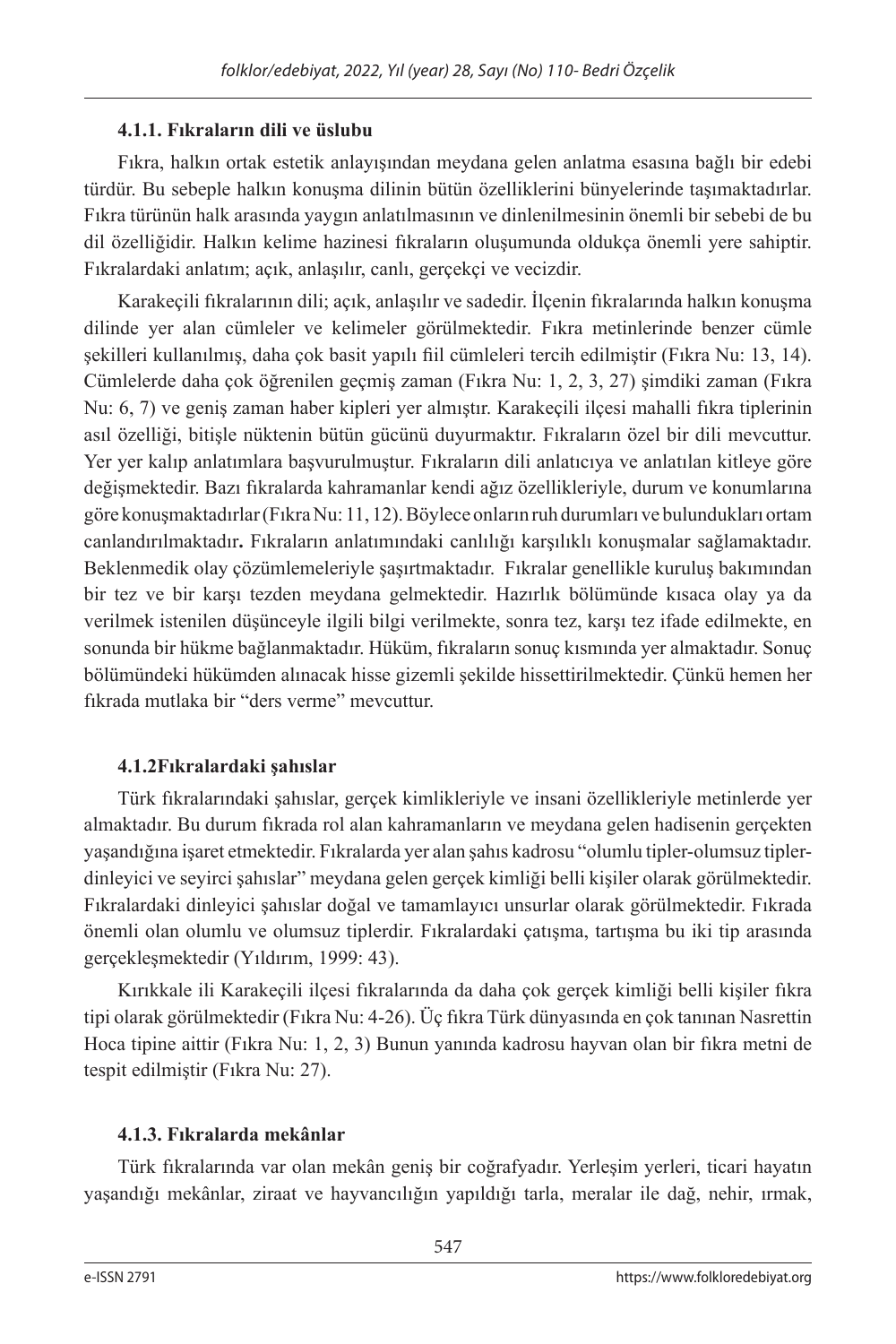dere, çay, göl, deniz gibi unsurlar fıkraların mekânları arasında yer almaktadır (Yıldırım, 1999: 43). Buradan yola çıkarak Türk fıkralarında gerçek ve hayatla ilişkili mekânların varlığından bahsetmek mümkündür.

Kırıkkale ili Karakeçili ilçesi fıkralarında mekân gerçek hayatta yaşanılan yerlerdir. Karakeçili, Sarıkaya, Çatalçeşme, Sülübük, Akkoşan, Ankara, Köprüköy, Karabucak, Kesikköprü ve Hicaz gibi belli yerleşim yerlerinin fıkralara mekân olduğu görülmektedir (Fıkra Nu: 6, 7, 9, 10, 11, 12, 13, 14, 15, 16, 17, 24). İlçe fıkralarında gayri-muayyen mekânlar olarak ise yunak yeri, bir köy, bakkal, camii, bir bahçe, bir ev, orman, tarla ve mera (Fıkra Nu: 3, 4, 11, 19, 20, 23, 26, 27) gibi hayat alanları yer almaktadır. Karakeçili'de bilinen mevki isimleri de fıkralarda mekân olarak bulunmaktadır. Yirik yar ve Sazlık gibi (Fıkra Nu: 5, 22).

## **4.1.4. Fıkralarda zaman**

Genel olarak fıkralarda zaman tam olarak belli değildir. Ancak yaşamış fıkra tipleri çevresinde oluşan metinlerde o tiplerin yaşadığı dönem belli bir zaman dilimidir (Yıldırım, 1999: 43).

Kırıkkale ili Karakeçili ilçesinde fıkralar gerçek hayatta yaşayan şahısları ve olayları konu edindiği için zaman kavramı daha belirgindir. Örneğin Nasrettin Hoca ve mahalli fıkra tipi olan Dadaylı Mustafa gibi yaşamış şahıslar buna örnek verilebilir. Nasrettin Hoca ve Dadaylı ile ilgili anlatılan fıkralar onların yaşadığı zaman dilimiyle ilgilidir (Fıkra Nu: 1, 2, 3, 4, 5, 6, 7, 8, 9, 10). Bunun yanında şahıs kadrosu gerçek hayattan olan fıkralarda da zaman gerçekçidir (Fıkra Nu: 11, 17, 18, 21, 22, 23, 24, 25). Ancak gayri-muayyen zaman kavramları da oldukça önemli bir yer tutmaktadır. Örneğin *"bir gün, akşam, sabah, öğlen, yaz, kış, bahar, üç ay, osuruh yılı, birinci gün, ikinci gün, üçüncü gün"* gibi zaman ifadeleri de yer almaktadır (Fıkra Nu: 1, 2, 3, 4, 6, 7, 9, 14, 15, 16, 19, 22, 27).

## **Sonuç**

Halk edebiyatı metinleri meydana geldiği bölgenin aynı zamanda halk kültürü özelliklerini yansıtmaktadır. Bu açıdan bakıldığında Kırıkkale ili Karakeçili ilçesi fıkralarında yöre halkının nükte ve mizah anlayışını bulmak mümkündür. Dolayısıyla bu fıkralar yöre halkı tarafından gülünç bulunmasına rağmen bazı fıkralar yöre dışındaki farklı bölgelerde gülünç bulunmamaktadır.

Sözlü geleneğe dayanan edebiyat ürünlerinin kalıcı olmasının temel şartlarından biri ve belki de en önemlisi bu ürünlerin oluşumunda etkili olan halkın içinden çıkmış söz ustası şahıslar tarafından kabul edilip anlatılıyor olmasıdır. Çalışma sahasını teşkil eden Kırıkkale ili Karakeçili ilçesinde sözlü geleneğin ürünlerinden olan fıkralar, toplumsal hayata bağlı olarak oluştuğundan pek çok yönüyle söz konusu ilçenin sosyal ve ekonomik hayatından izler barındırmaktadır. Fıkralar bu hayatı yaşayan Karakeçili halkı tarafından anlatılmaktadır.

Sözlü kültür bilimi ürünlerinden olan fıkralarda da diğer türlerde olduğu gibi yeni varyantlar ortaya çıkmakta ve metinler yeni formlarıyla yaşamaktadır. Özellikle yörede anlatılan Nasrettin Hoca fıkralarında bunu görmek mümkündür. Karakeçili'de anlatılan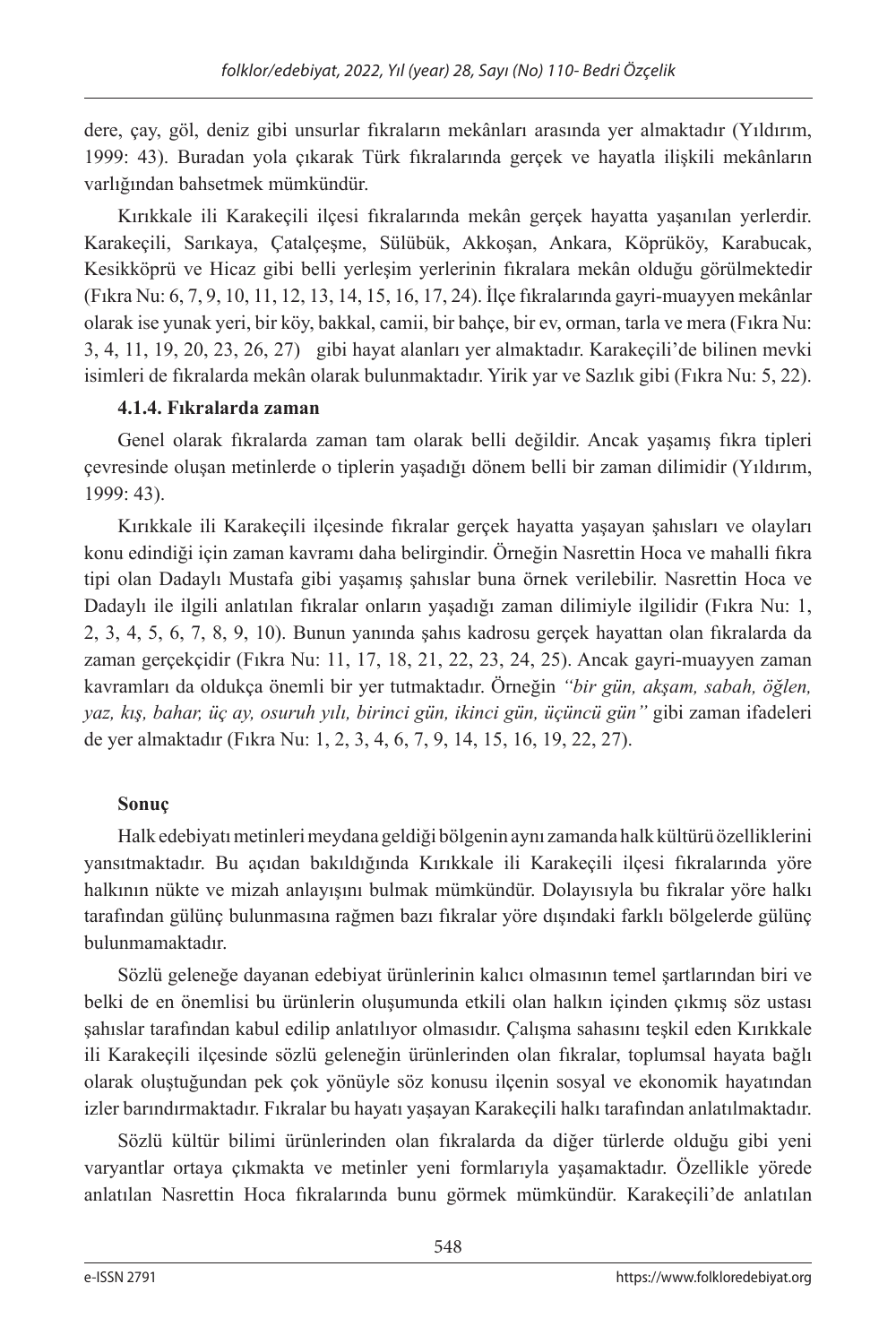"*Sarıkayalı, Çatalçeşmeli, Sulubüklü"* fıkralarında ve mahalli bir tip olan *"Dadaylı tipi"*  etrafında oluşan fıkralarda gülünç olma durumu, saflık, hazır-cevaplık gibi hususlar kendini daha çok hissettirmektedir. Yörede anlatılan Fil ve Karıncalar fıkrasında olağanüstülük görülürken diğer fıkraların tamamı gerçek hayattan izler taşımaktadır. İlçe fıkraları genellikle tek olay üzerine kurulmuştur. Ancak çok az metinde konunun daha iyi anlaşılması için birden fazla olay yer almaktadır. Karakeçili fıkraları elbette ki güldürme, eğlendirme, hoşça vakit geçirme işlevini taşımaktadırlar. Ancak bunların dışında yöre fıkralarında ders verme, düşündürme ve eğitme işlevi de görülmektedir.

İlçe fıkralarındaki olaylar gündelik hayattan alınmış olup yaşamın kısa sahneleri şeklinde sunulmaktadır. Bu olayların zamanı ve mekânı çoğunlukla bellidir. Kırıkkale ili Karakeçili ilçesi merkezi ana mekân olmak üzere çevre köyler ve ilçeye ait coğrafi mevkiler fıkraların geçtiği yerlerdir. Fıkralardaki kahramanların büyük bir çoğunluğu gerçek hayatta yaşayan şahıslardır. Bir kısmı ise temsili özellik göstermektedir.

## **EK**

## **METİNLER<sup>1</sup>**

# **1. Nasireddin Hoca Fıhrası<sup>2</sup>**

"Nasireddin Hoca bi gün eşşaa binmiş, "düdük satıyom, düdük satıyom " diye bağırmaya başlanmış.

Uşahlar:

— Alen (eğlen ) Hoca, demişler.

Uşahlardan biri parayı vermiş düdük almış. Öteki uşahlar para vermeden düdük isdemişler.

Nasireddin Hoca dimiş ki:

— Parayı veren düdüğü çalar."

# **2. Nasireddin Hoca'nın Gazan Fıhrası<sup>3</sup>**

"Bigün Nasireddin Hoca gomşusundan ödünç gazan almıya getmiş. Gomşudan gazanı almış. Sona işi bitirdıhdan sona gazanın içine bi güççük gazan gomuş ve gazanı gom şusuna virmiş.

Gomşusu:

— Hoca ben sana bi gazan virdim, sen bana iki dene viriyon.

Hoca:

— Gazanınız doğurdu, dimiş.

Bu gomşunun hoşuna getmiş. Nasireddin Hoca'ya:

— Ba Hoca söz gonusu mu temelli gel get de bizden hacat götür demiş.

Bi hafta sona hoca tekrar gomşuya varmış gazanı isdemiş. Tabii ki sorgusuz suvalsız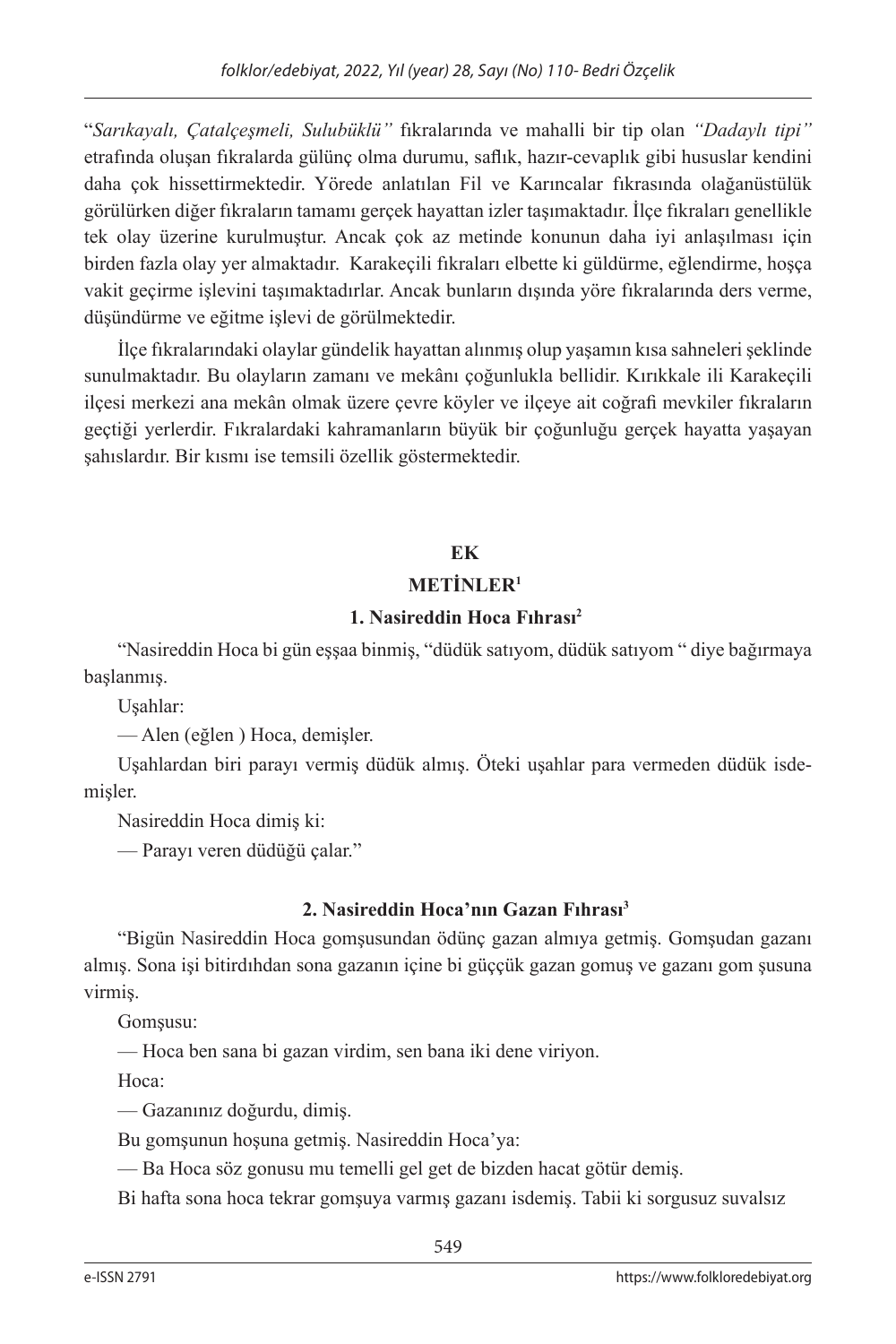gazanı Hoca›ya vermiş. Hoca gazannan işini görmüş.

Gomşu gazanı isdemiye gelmiş:

— Hoca gazan ilazım oldu demiş.

Hoca bu kez:

— Gom şu başın sağ olsun gazan öldü, demiş.

Gomşusu:

— Hoca gazan ölür m ü?

Hoca:

— Ya gazan doğurur mu? Doğurduğuna inanıyon öldüğüne inanmıyon."

## **3. Nasireddin Hoca'nın Gapı Fıhrası<sup>4</sup>**

*"Bi gün Nasireddin Hoca'nın garısı çamaşır yıhamıya gidiyomuş. Giderken de:*

*— Hoca gapıyı açıh bırahıyom, gapıya sahap ol dimiş.*

*Neyse Hoca'nın canı sıhılmış, garısının çamaşır yıhamıya getdiği yere getmah isdemiş. Yalınız garısı giderken gapıya sahap ol dediği için gapıyı söküp omuzuna alıp garısının yanına gidiyo. Garısı:*

*— Hoca, bu ne, gapıyı niye getirdin?*

*Nasireddin Hoca da:*

*— Bana dimedin mi gapıya sahap ol, ben de gapıyı da alıp geldim, demiş."*

## **4. Dadaylı'nın Garısı Fıhrası<sup>5</sup>**

 *"Dadaylı'ının garısıyınan gelini bi gün yorgan, döşek yapıyollarmış. Bi gün Dadaylı'nın gelini çamaşır yıhamıya getmiş. Çamaşırı yıhamış gelmiş. Dadaylı'nın garısı gelinine:*

*— Gızım sen yoruldun ıcıh yat, demiş.*

*Dadaylı'nın gelini yatmış, garısı da döşeğe yün doldurmuş. Döşeğin ağzını dikmiş, o sırada döşeğin içine bi de püsük girmiş. Döşeğin içinde cannanmıya başlar. Dadaylı'nın garısı gelinini uyandırmış.*

*— Gel yunlar cannanmıya başladı, demiş.*

*Gelin gelip döşeği söküp bahmış kı goca bi siyah püsük döşeğin içinde yatıyo.*

*Dadaylı'nın garısı:*

*— Yun gara, püsük gara, ben gara, biden farhında olamamışım, demiş."*

## **5. (Dadaylı) Deli Mustafa'nın Fıhrası6**

 *" "Yirik Yar" diller oruya gitdin mi orda Deli Mustafa dinen bi adam var. Yirik yarda, yüksekde bir yerde gartal yuvası var.* 

*Deli Musdafa didi ki:*

*— Gel, didi. Şu gartal yuvasına köpek av getirmiş, peşgirinen para getirmiş, alalım, üleşelim.*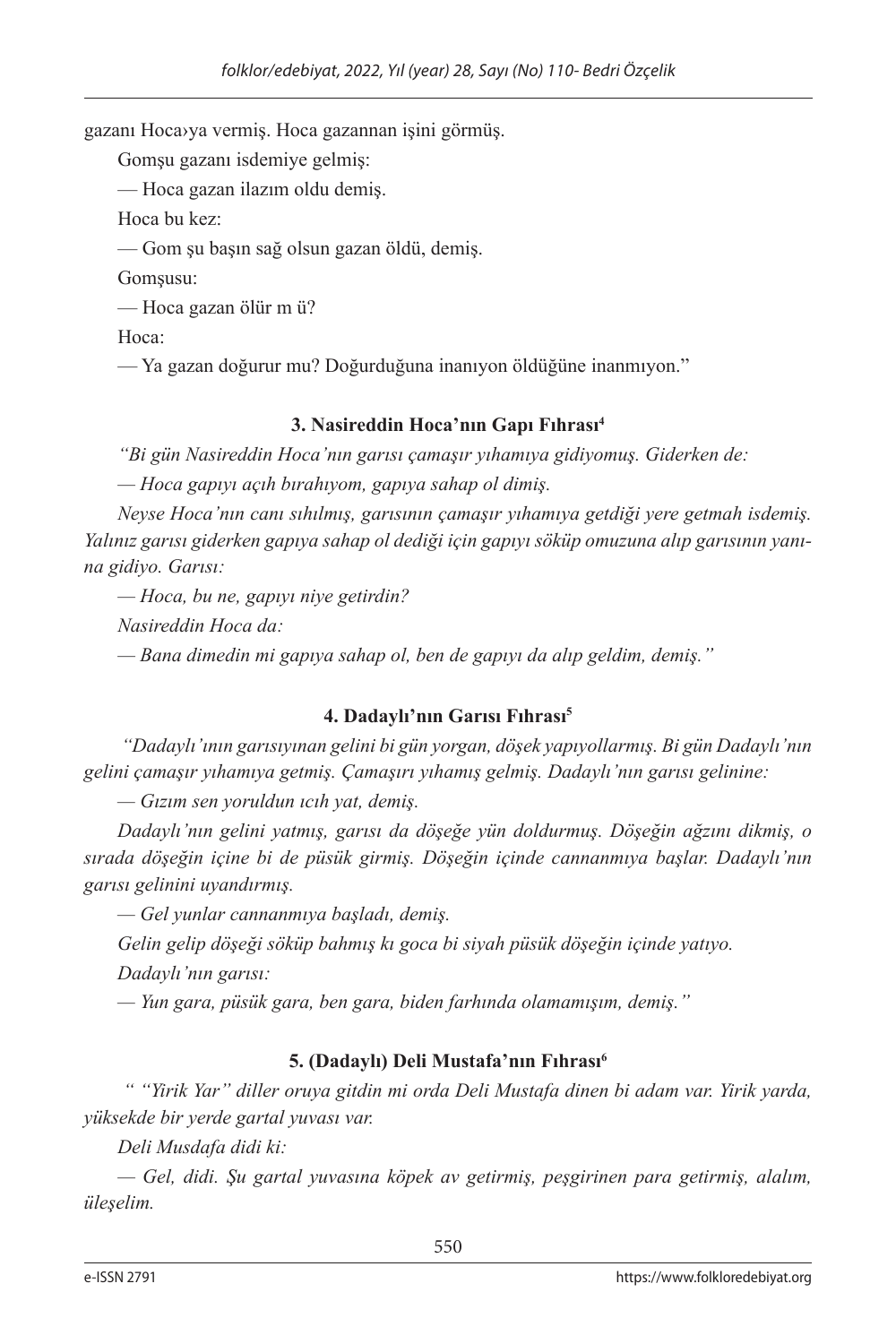*Ben de: — Ey olur, didim. Oruya çıhdıydıh. Bahdımıdı aşşağı yana insan düşse ölür. — Gel, seni sallandırı veriyim, belinden urganı bağlayıp, sen onnarı bana ver, didi. Ben: — Yoh, sen sallan, didim . Deli Musdafa: — Olur, didi. Belinden urganı bağladım, aşşağıya salladım. Didi ki: — Urgan bi ota bağla da virdiğim yumurtaları al. Urganı ota bağlayıp da şöle doğrulacağım vahit, urgan önümden şöle bi avıç otunan getdi. Deli Musdafa aşşağı düşmüş, yanağının eti sallanıyo. Bana didi ki: — Ulan beni öldürecağıdın. Ordan gaşdım. Bizim böyük birader: — Neye geldin, didi. Ben de:*

*— Deli Musdafa'yı yardan düşürdüm de onun için geldim didim."*

## **6. Dadaylı, Musdafa, Ben de Varım Fıhrası 7**

*"Bu üç ad da bi adamın. Bu adam bi gün Angara'ya gidiyo. Lohantaya giriyo:*

*— Üç gişilik yemek getir, diyo.*

*Şindi garson diyo ki:*

*— Efendim burda bi gişilik yer var, üç gişilik yoh.*

*Dadaylı:*

*— Gardaşım bana Dadaylı, Musdafa, Ben de Varım diller. Sona yimeği yiyo çıharkene, gasada duran adam:*

*— Efendi efendi hesap hesap diyo.*

*Dadaylı:*

*— Bire herif yediğim üç sehen guru fasülle değil mi? Gel sen de benim evde yi, diyo."*

## **7. Dadaylı'yınan Dilencinin Fıhrası8**

 *"Bi gün gariban bi dilenci "Aggoşan" köyüne doğru gidiyo. Dilenci o gadar dalmış ki gendinden habarı yoh. Dadaylı bunu görüyo. Hemen dağdan aşağı iniyo. Bi kenarda soyunuyo, cıscıblah oluyo. Dilencinin arhasından giden eşşeğin yularını çıharıp boynuna bağlıyo. Baya getdikden sona, Dadaylı ipi çekiyo. Dilenci:*

*— Yörüsene bire eşşeg diyo, arhasına bahmıyo.*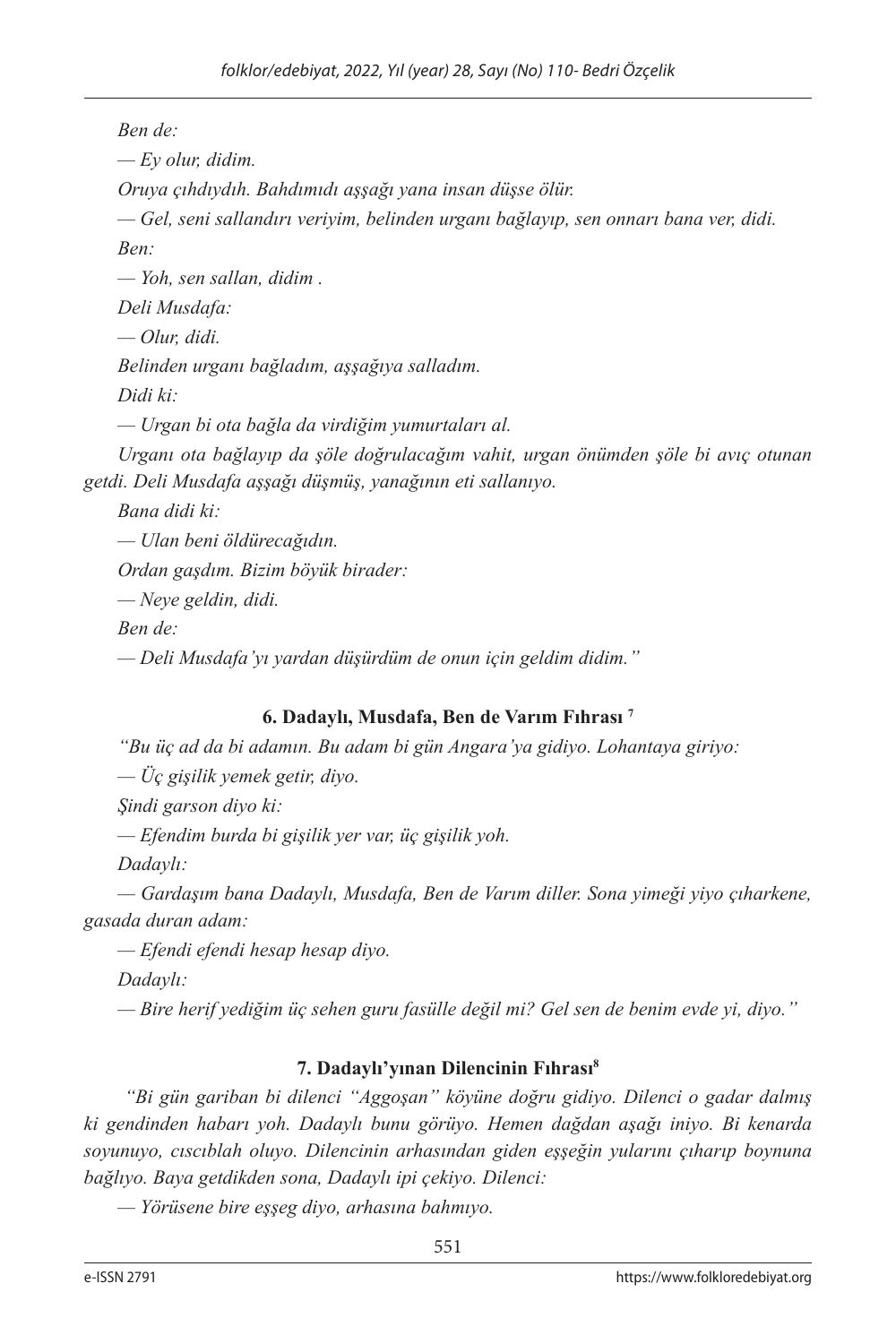*Biraz daha getdikden sona, Dadaylı gine ipi çekiyo. Dilenci yine: — Be eşşek yörüsene, diyo. Üçüncü defa çekince dilenci geriye dönüyo ki cıscıbıl bi adam. Dilenci gorhusundan* 

#### **8. Dadaylı'nın Körlüğü Fıhrası 9**

*"Bi kör adam, Dadaylı'nın köyüne doğru gelirmiş. Dadaylı da gendini körlüğe vuruyo yolda, gidip adama çarpıyo. Dadaylı diyo ki:*

*— Yav sen kor musun?*

*bayılıp oruya düşüyo."*

*Adam:*

*— Ben korum yav diyo.*

*Dadaylı:*

*— Hele otur dertleşek, diyo.*

*O ara essah kor az bişe görüyormuş. Dadaylı'nın elindeki çantayı alıp yoldan aşağı iniyo. Dadaylı mahsusdan ağlıyo.*

*— Adam benim torbamı aldı.*

*Neyse o ara:*

*— Korun daşını sen ras getir Yarabbi, diyo. Kessağı alıyo da, essah kora bi vuruyo.*

*— Ula olmadı. Yarabbi sen ras getir diyo. Bi daha vuruyo.*

*O ara kor diyo ki:*

*— Arhadaş sen kor değilsin, Sen al şu torbanı get, diyo."*

## **9. Dadaylı'nın Soyunması Fıhrası10**

 *"Bi gün Köprüköy'den Garabucağ'a dünürlüğe gidiyollar. Bu insanların önüne geçiyo, soyunuyo, gafasına sarih sarıyo. Arabanın önünde o yana bu yanna hopluyo. O gidennerin içinden birisi gorhmuş gorhusundan altına i…emiş.*

*— Ben böyük adamım hodlarım diyenmiş, isdediğim yaparım, dimiş.*

*Arabadan bi denesi silahı çekince:*

*— Ula ben Dadaylıy'ım demiş, onnardan uzahlaşmış."*

## **10. Dadaylı'nın Eşeği Kesmesi Fıhrası<sup>11</sup>**

*"Şindi benim bi dedem varidi, çoh tevekkil bi insandı. Yanı saf bi insandı. Şimdi burda esgiden üzüm satdıhlarından dolayı eşşeklere üzüm sarıyollar, Kesikköprü›ye gidiyollar. Oruya varınca bahıyollar ki Dadaylı Musdafa da orda. Ama onun Dadaylı Musdafa olduğunu dedem bilmiyo. Baggal direğe Dadaylı Musdafa›yıbağlıyo.* 

*Dadaylı:*

*— Şindi şo gelennere amanın deli var burda, ben de ağzımı köpürdünce bunnar benden*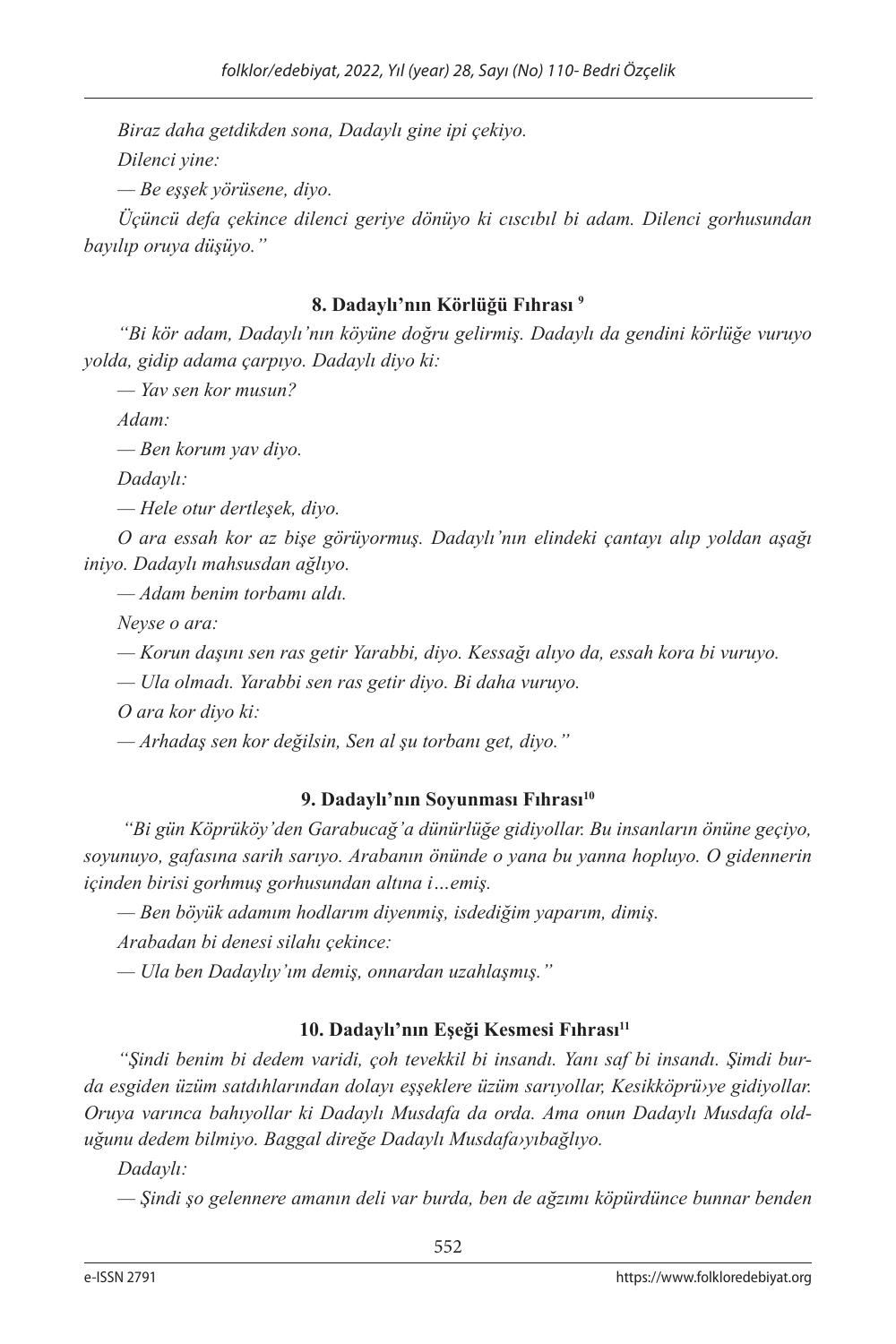*gorhar, diyo. O zaman biz de üzüm gufesini eşşeği alırıh, bunnarın elinden. Baggal Dadaylı'yı dirağa bağlıyo. Dedem baggala gidecek oluyo. Adamın ağzının köpürdüğünü görüncek:*

*— Yau hayır mı falan, diyo.*

*Sahınarahdan giriyo içeri. Baggal da diyo ki:*

*— Aman gardaş bu deli eğer ipi gırarsa vay halinize. Size yat dirsem yatın, galh dirsem gahın. Yatıncah bu sizi görmez, diyo.*

*Dadaylı, baggalcıyınan annaşmalı ya o arada baggal ipini açıyo:*

*— Aman çerçi Dadaylı ipi gopardı geliyo, gaç, diyo. Dedem goşarımış. Dadaylı peşinden goşarımış.* 

*Dedem 'e:*

*— Yat lan, dermiş.*

*Dedem yatanmış, Dadaylı üzerinden geçermiş, ayahlarının altında ezerimiş:*

*— Yav nirde bu adam, der.*

*Baggal:*

*— Galh, dermiş.*

*Dedem gahar gaçarımış. Galh lan gaharımış, yat lan yatanmış, dedemi o gün velhasılı talim yapdırmış.*

*Baggal geliyo:*

*— Aman Dadaylı elin adamını öldürecan diyo.*

*Bu ara Dadaylı diyo ki:*

*— Ahlım başıma gelir gibi oluyo. Neyse geçmiş ossun, diyo.*

*Dedem yanına oturuyo:*

*— Allah kimsenin başına virmesin daha da yaşın gencimiş. Baggal eşşeği getiriyo, gufeyi indiriyo, diyo ki:*

*— Bu eşşeğin bilmem nesinin delisi. Bu gene delirecek ben burdan gaçıyım.*

*Dadaylı dedeme diyo ki:*

*— Eşşeğinen gufeye isde lan.*

*Şindi şura senin bura benim iki buçuh liriya üzüm ü alıyo diyo ki:*

*—Üzüm nasıl yenir biliyon mu?*

*Dedem:*

*— Biliyom diyo.*

*Dadaylı gufelerin ortasına oturuyo. Üzüm ü sağdan sola, soldan sağa sıyırıp atıyo. İki gufe üzümü Dadaylı yiyo, sona bıçağı çekip eşşeği kesmeye başlıyo.*

*— Nasıl olsa iki buçuh liriye eşşeği de aldım, onu da kesip yiyecam, diyo."*

## **11. Demirci Gara'nm Fıhrası<sup>12</sup>**

 *"Davar gödüyoh biliyon mu? Yaylamız var. Sülübük'ün lisanı değişik tabi; "Kayde gelisin, kayda gidisin" diller. Bi dezzemin oğlunun çocuğu var. Bana didi ki:*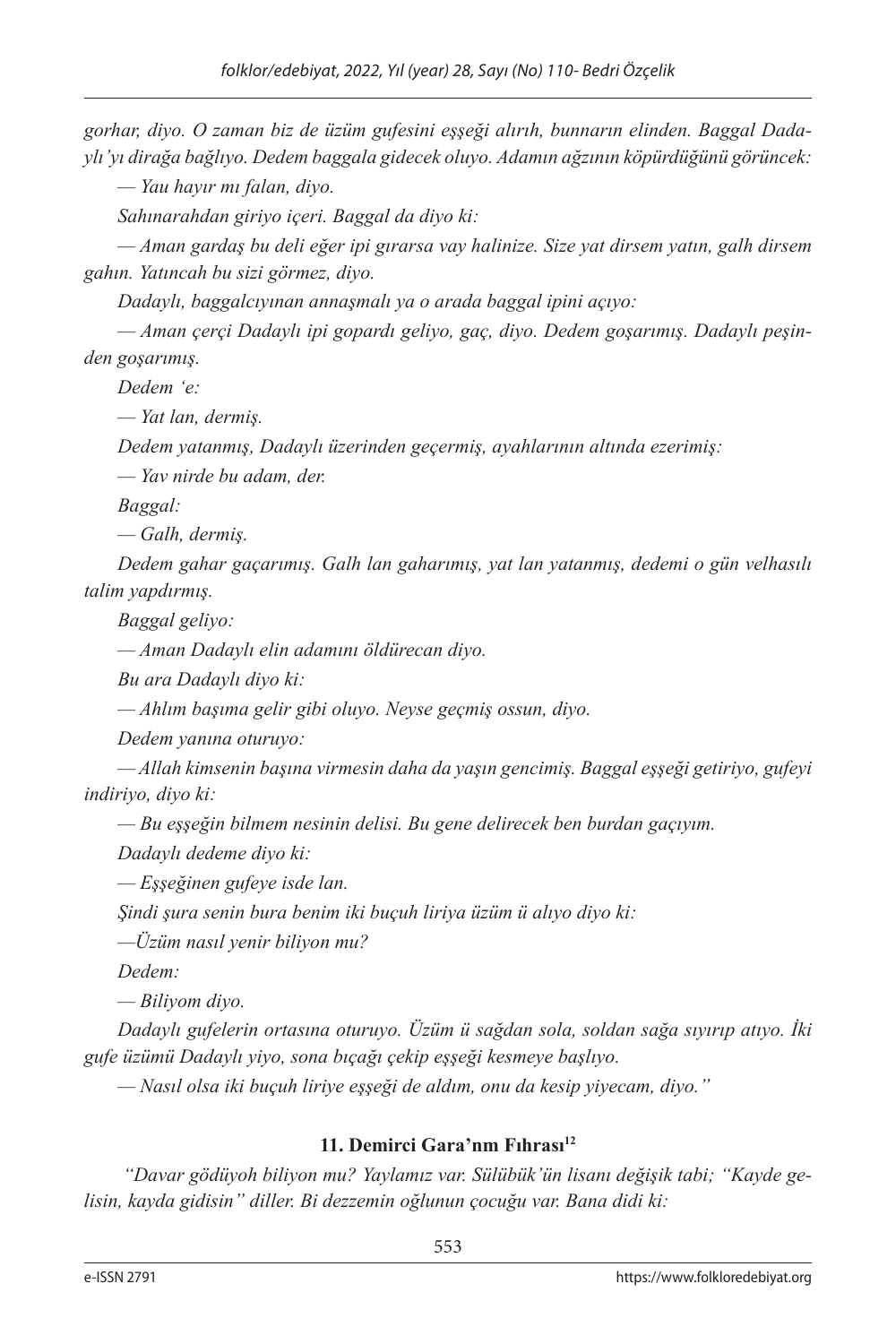*— Bugün sen davarda gal. Rahmet yağacah, davar perişan olur, çocuhların ahlı yetmez. Benim böyük birader var, onun tarlasına sürdüm. Davar doydu. Ağıla götürdük goyduh, yatdıh. Sabah oldu, didim ki:*

*— Şurdan indiriyim Sülübük'ün şurda ekini var, onu da yayıyım.*

*Indirdimidi Sülübük'ün bekçisi varidi. Davar ekinde yayılırken bekçi şöle gelmiş yanaşmış görmemişim. Bi de "düüt" düdüğü çalınca ben dezzemin torunnarına döndüm:*

*— Ulan eşelo eşşekler, ulan hayvanoğlu hayvannar, siz insan içine varmıyacanız mı? Günah değil mi? Bu adamların ekinine zarar veriyonuz.*

*Ama ekine ben zarar veriyom.*

*Sülübüklü Tatar:*

*— Dur yav, Allah'ın seversen fazla gonuşma eğer lafdan aldılarısa yeter.*

*Didim ki:*

*— Bunnar lafdan annamaz, bunnar it dölü, insan dölü değil.*

*Sülübüklü Tatar bekçi köye varıyo diyo ki:*

*— Ulan Demirci Gara'yı ben böle bilmezdim. Arhadaş Şükrü'nün uşağını itin g…üne sohdu, çıhardı, sohdu çıhardı."*

## **12. Tatar İnadı Fıhrası<sup>13</sup>**

 *"Sülübüklü'nün biri Garageçili'ye gelir. Aşama gadar kâğıt oynar. Bi de yağmır yağar. Garageçili'den İsmayıl adında bi adam:*

*— Muharrem gel bizim evde misafir ol, zabaınnan get, der.*

*Sülübüklü:*

*— Yoh ben giderim, der.*

*Sülübük'ün beri yanında bir "Siyercan çayı" var. Bu çaydan da sel gelmiş, eşşeğinen geçememiş.* 

*Himdi başlamış:*

*— Tatar ben olacam da inat senin mi olacahsın.*

*Eşşeğe bi iki dene vurmuş, vurandan sona yine eşşek geçmemiş.*

*Tatar*

*— Eşşek geç diyom. Tatar ben olacam da inat sen mi olacan dimiş.*

*Üçüncü kere de geçmeyince heybeyi sırtına alm ış, ayağını çemremiş getmiş*

*Avradı:*

*— Eşşek hani demiş.*

*Tatar:*

*— Valla eşşaın inadını ben yenecam, eşşek geçmedi ben geçecam didim eşşekden indim geldim.*

*Avradı:*

*— Ey bu eşşeği canavar yerse.*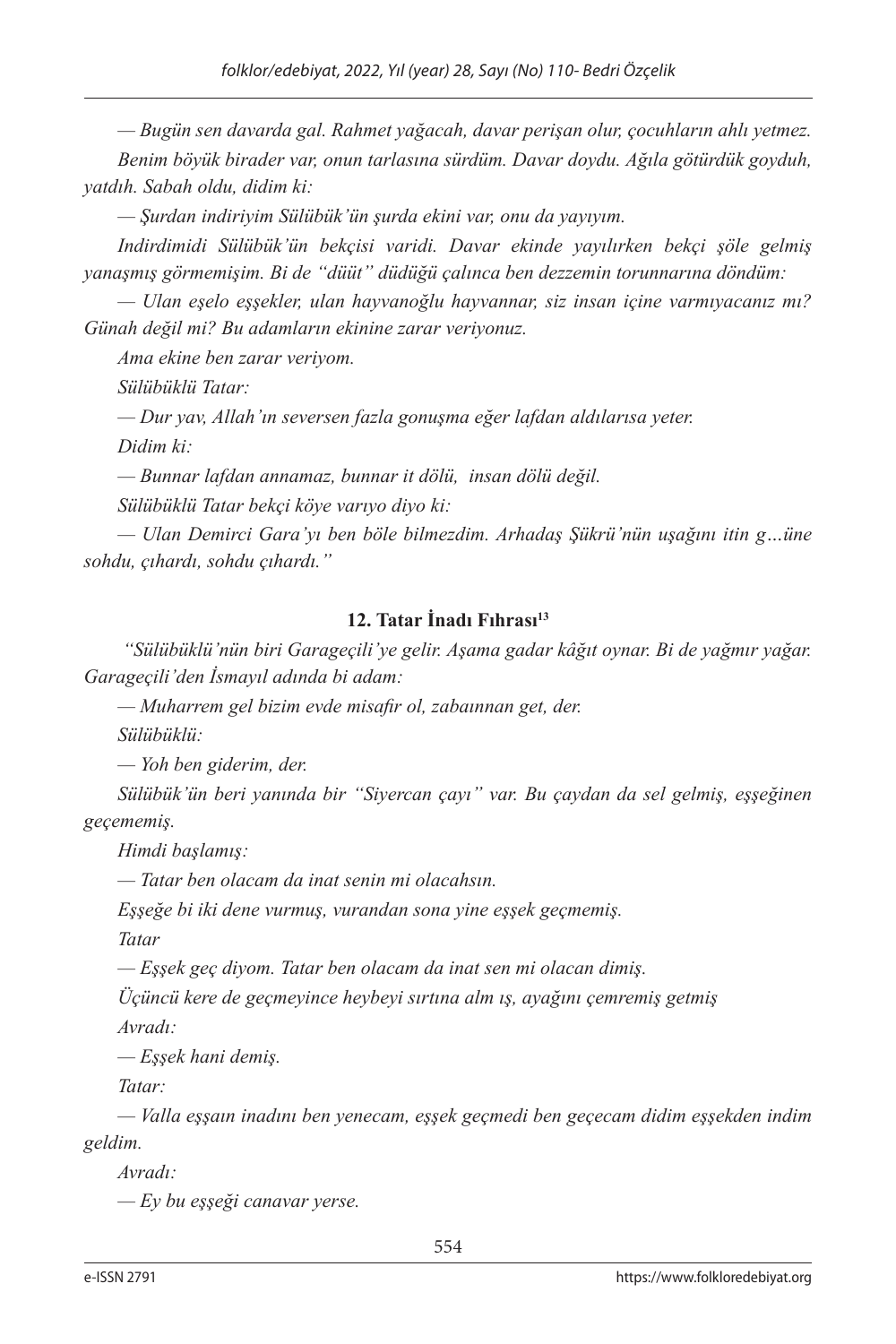*Tatar:*

*— Yemez, demiş.*

*Neyse yatmış zabaınan alırım gelirim düşüncesindeyimiş, zabaınan varmış ki; eşşeği canavar yemiş*

*Tatar:*

*— Vay geçmişini s... diğimin eşşaı vay. Tatarı da yendin canavarı da, sen benden de inadımışsın, demiş."*

## **13. Zerdali Değneğini Yağlama Fıhrası<sup>14</sup>**

 *"Sarıgayalı'nın bi denesi sığır güderimiş. Zerdeliden bi diğnek yapmış diğnek. Garısının da bi inağı varımış, hergün torunu bi inağı güderimiş. Sarıgayalı bu inağın yağını diğneğine sürerimiş. Ayranı da çoluh çocuh içerimiş. Bi gün bole, beş gün böle bebelere yağ yedirmezimiş. Bir gün sığıra gidenden sona, avrat birinden bi at alıyo, birinden de bi erkek elbisesi alıyo. Sığır çobanının yanına varıyo.*

*Çobana bağırıyo:*

*— Getir bahıyım elindeki diğnağı, çobanı eyice bi dövüyo. Daha sona atdan iniyo tumanını sıyırıyo:*

*— Ey Sarıgayalı beri bah, diyo.*

*Sona tumanını çekiyo, ata biniyo, eve varıyo.*

*Sarıgayalı köye geliyo.*

*— Ey mal sahapları sığırınıza sahap olun.*

*Köylü:*

*— Ne oldu? diyollar.*

*Sarıgayalı:*

*— Boon (bugün) üç eşgıya sığırı basdı, ben onnarı döverken zerdeli çubuğu gırıldı, diyo. Garısı gapıda garşılıyo:*

*— Ne oldu boon (bugün) keyfin yoh diyo.*

*Çoban:*

*— Sorma, boon biri geldi beni zerdeli diğnagıyınan dövdü. Diğnağın bi parçasını da aldı getdi.*

*Garısı diğnağı getiriyo, şu diğnek senin mi diye soruyo.*

*Çoban:*

*— He benim, diyo.*

*Gansı:*

*— Deli Sarıgayalı seni döven benidim. Gıçımı açıp sana gösderdim ya.*

*Çoban:*

*— Gözüm ün ucuyunan bahdım. Sen olduğunu bildim amma gorhumdan seslenemedim Sarıgayalı bi daha ne diğnağı yağlıyo ne de bi şiy idiyo."*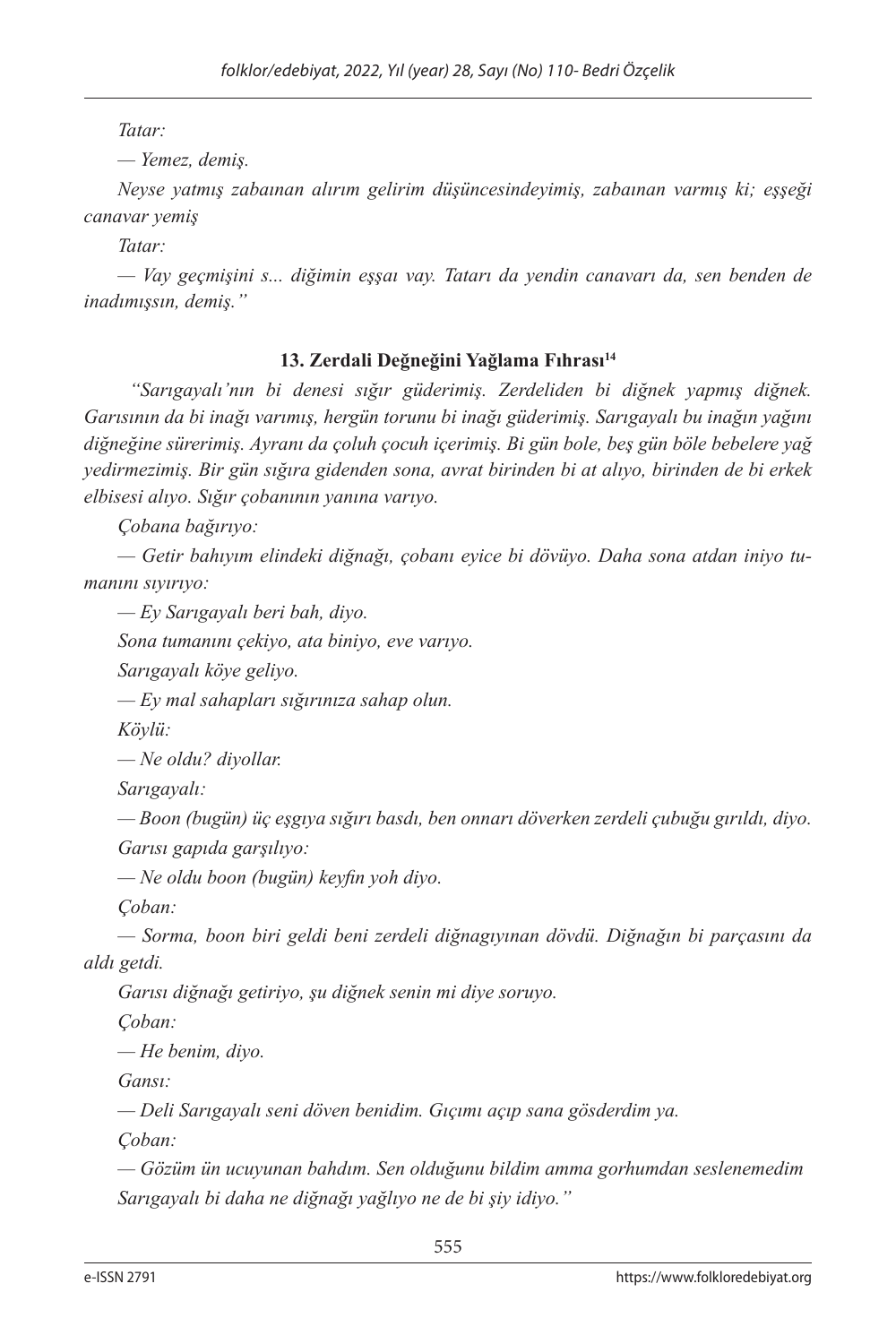## **14. Sarıgayalı'nın Hac Dönüşü Fıhrası <sup>15</sup>**

 *"Sarıgayalılar'dan bi denesi Hecaz'a getmiş. Tabi o vahit deveyinen, yayan gidilirdi ya. Üç ayda varmış, gelmiş. Gelince, köylü başına birikmiş:*

*— Aman Ali Efendi, Hecaz'dan geldi, diyen gelmiş.*

*Ali efendi:*

*— Hele dıhılman yavu dıhılman valla, pek yorgun geldim, dıhılman, demiş.*

*Yüz, ikiyüz gişi gapının önüne oturmuş.*

*Ali Efendi:*

*— Bana yatah getir de bi yatıyım, yoruldum, dimiş.*

*Garısı:*

*— Ula Hecaz'dan gelen yorulur mu?*

*Ali Efendi:*

*— Gız iş bildiğin gibi daal, dimiş.*

*Neyise Ali Efendi üç sahat uyumuş, üç buçuh sahat da galhmış, elini yüzünü yıhamış, "hele gelsinner bahim " dimiş. Sırayınan Ali Efendi'nin elini öpmüş geçmişler.*

*Ali Efendi:*

*— Şunnann hedayesini getir demiş.*

*Garısı gomşuların hedayesini de vermiş. Zemzeminen furmayı yemişler içmişler.*

*Köylülerden biri:*

*— Annat bahım HacıAli Efendi, Allah gısmet ederse biz de gidecağız.*

*HacıAli Efendi:*

*— Yav gardaşım, ben gidin desem, valla başıma geleni Allah bilir, pişman olursunuz. Ama getmezseniz günaf da galırsınız.*

*Köylü:*

*— Nasıl yani Hacı Ali Efendi, diyo.*

*Hacı Ali Efendi:*

*— Arhadaş zabah namazında götürüyollar, yatsın namazında getiriyolar.*

*Safa'yınan Mevre arası diyollar orada gaça gaça yörüyon.*

*— Allah, Allah.*

*Hacı Ali Efendi:*

*— Valla üç gün getdik, Lebbiyk şerikeleke lebbiyk diyecağız diyi dilimiz damağımız gurudu. Eğer dördüncü günü götürselerdi neuzubillah hemen hemen dinden imandan olacahdım. İsder gidin isder getmeyin."*

## **15. Sarıgayalıların Kelleri Körleri Fıhrası16**

 *"Sarıgayalılar bi gün toplanmış kelleri, körleri sayalım dimişler. Birisi:*

*— Bizim burda kel çoh, dimiş. Diğeri:*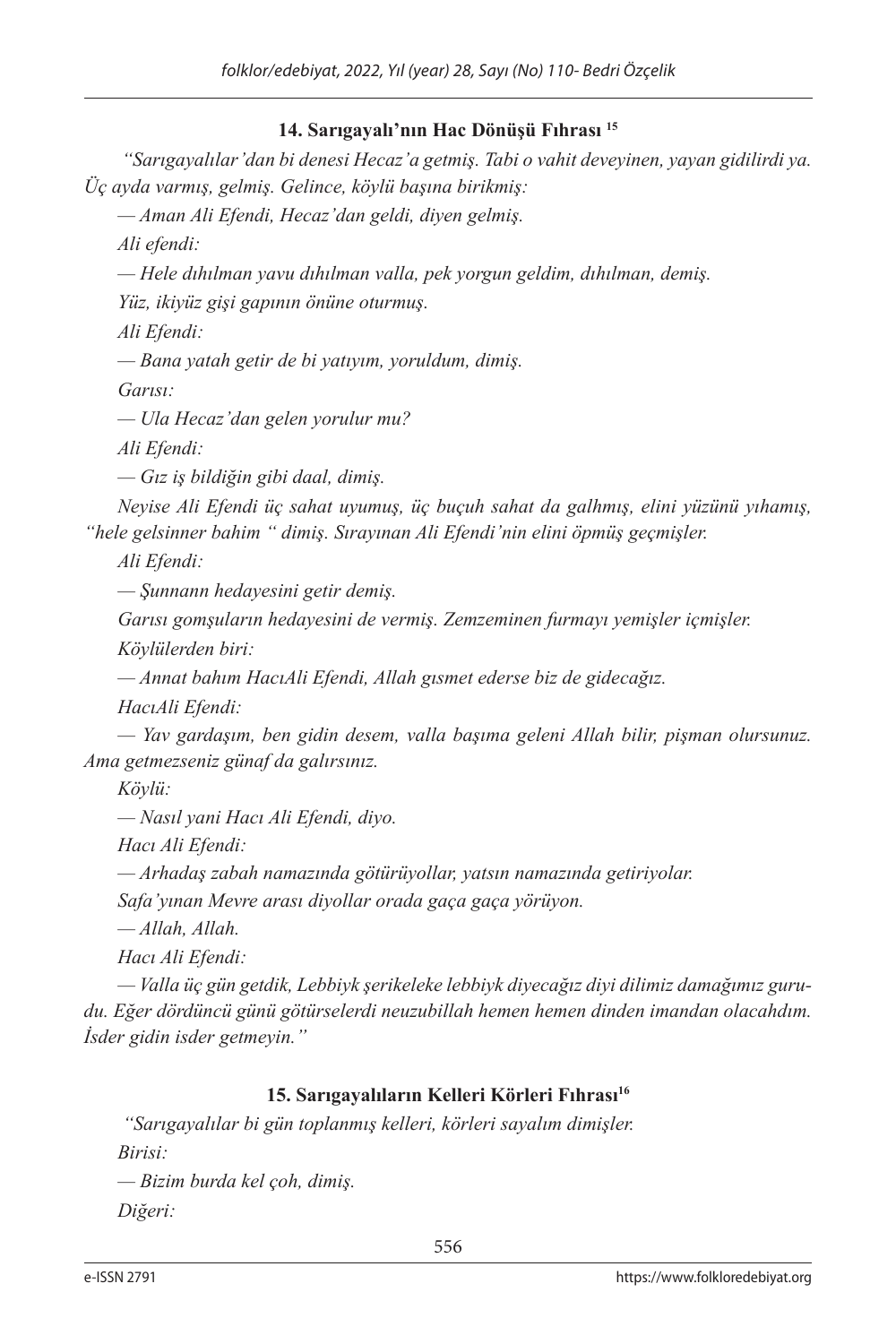*— Ne gadar var ki dimiş*

*Önceki:*

*— Ula kel Ahmet mi yoh, kel Musdafa mı yoh. İçlerinden birisi:*

*— Ula bu kel saymahla biter mi? Durun durun. Ben hepinizden ahıllıyım, dimiş. Ula oğlum sağlamları sayalım, kel açığa çıhar, dimiş.*

*Sağlamları saymışlar altı dene çıhmış. Demek ki Sarıgayalıların hepsi kel demişler."*

## 16. Çatalçeşmelilerin Cenaze Namazı Fıhrası<sup>17</sup>

 *"O zaman bu köy Garageçili'ye bağlıyıdı. Bi gün bi cenazeleri oluyo. Bi türlü cenaze namazı gıldıracaha dam bulamıyollar. Yoldan geçen eli çantalı bi adamı yahalıyollar.*

*— Sen gel cenaze namazı gıldır.* 

*Adam:*

*— Yoh arhadaş, ben gıldırmasım bilmem, diyo.*

*Köylüler yine ısrar ediyo. Gış günü hava sovuh yağış var, her taraf çamır içinde. Onnan sona bu adam gurtulamıyo. Hemen abdesini alıyo. Musalla daşında cenaze namazını gılmah için saf oluyollar. Adam da önde.*

*— Allahuekber diyo. Normal cenaze namazı gıldırır vaziyette duruyo. Sona adam şaşırıp rükuya secdeye gidiyo. Onan sona tekrar gahıyo duvasını ohuyo ikinci kez secdiye varırkene arhadan biri bağırıyo:*

*— Hocam valla demin senin hatırına yatdım, üsdüm başım çamur oldu bi daha yatmıyom arhadaş diyo."*

# **17. Garakeçili'nin Gohusu18 (Karı -Koca)**

 *"Bin dohuz yüz yetmiş yedi de ben garımı hasdaneye götürdüm. Angara'da hasdaneye yatırdım. Beni bırahmıyor. O anda dohdor dedi ki:*

*—İsmail Efendi sen burdan get.* 

*Yalınız garım beni goyurmuyor. Ölecağım ben diyip duruyo. Ben o anda gaçdım, eve geldim, gızlar dedi ki:*

*— Anamı ne yapdın?*

*Dedim ki:*

*— Muane etdirdim yatırdım.*

*Gızlar:*

*— Ey yanınada biz gidelim dediler.*

*Dedim ki:*

*— Ben gideyim geleyim de onnan sona.*

*Ben Garageçili'ye gelenden sona benim garının odasında dört dene gelin amaliyat oldu yatıyo. Bizim garı ben ölmüye ölecam Garageçili'nin havasını bi gohuluyum diye yatahdan gahmış, dayanı dayına balhona varmış şöle dönmüş:*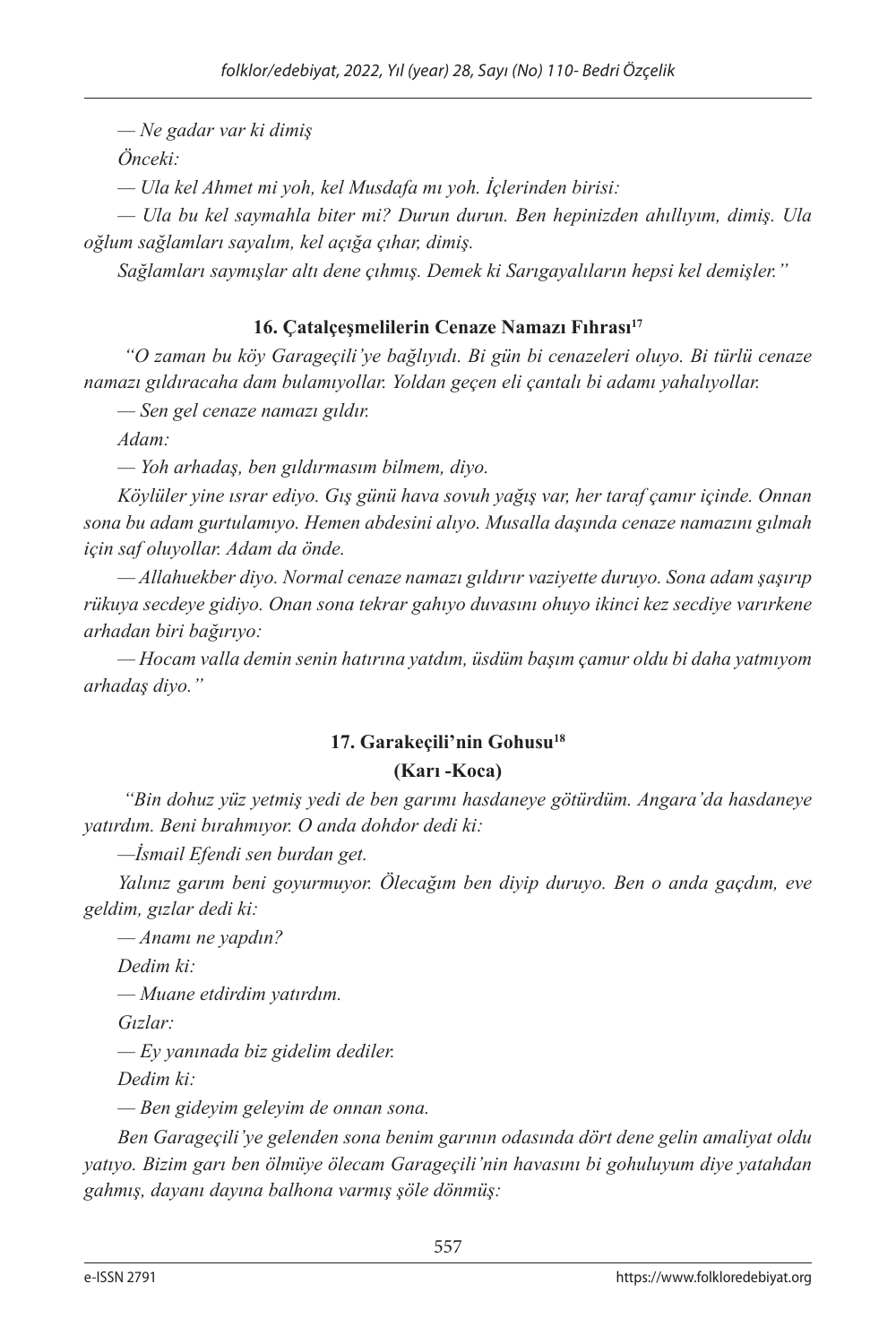*— Umm gurban oluyum gohuna Garageçili dimiş.*

*Hasda bahıcının bi denesi gelmiş:*

*— Sen neye gahdın, buraya geldin, dimiş. Ağır hasdasın.*

*Benim garı:*

*— Aman bacım aman, ben ölmiye ölecağım da memleketimin gohusunu gohuluyom, dimiş. Onun için çıhdım.*

*Hasda bahıcı: — Memleketin nire?*

*Benim garı:*

*— Garageçili, dimiş.*

*Hasda bahıcı:*

*— Bu taraf Garacalı, dimiş.*

*Garım:*

*— Hele buranın havası sert geliyodu, dimiş."*

#### 18. Can Çekişme Fıhrası<sup>19</sup> **(Ana-Oğul)**

*"Rahmetlik ölmeden evel bi dohdura götürdük.*

*— Yoh didi, Bana hocaları getir didi.*

*Halis Hoca'yı getirdim. Halis Hoca Guran ohudu. Rahmetlik yatdı tavana gözünü dikdi el sallıyo. Ben didim ki:*

*— Ezrail heralde tavandan zobanın borularına indi. Anam rahmetli Ezraili çağırıyo.*

*O vahit meşe kütüğü yahardıh. O arada zoba tahırdadı. O zaman didim ki:*

*— Ezrail zobanın içine girdi.*

*Benim şapgam on santim gahdı gorhudan.* 

*Dedim ki:*

*— Anam gidiyo.*

*Hoca yasin ohuyo, anam çırpınıyo, zobanın tapırtısı devam ediyo. Az sona zobanın tangırtısı kesildi, anamın da canı çıhdı.* 

*Dedim ki:*

*— Ezrail şindi anamın yanına geldi, zobadan çıhdı.*

*Evde ses kesildi anam öldü."*

## **19. Osuruh Yılı Fıhrası20**

#### **(Kaynana-Gelin)**

 *"Bi misafir bi köye gelmiş. O da gış günüyümüş. Bi dul garıyınan bi dul gelinin evine misafir olmuş.*

*Dul gelin:*

*— Gardaşım yolculuğun ne yandan, dimiş.*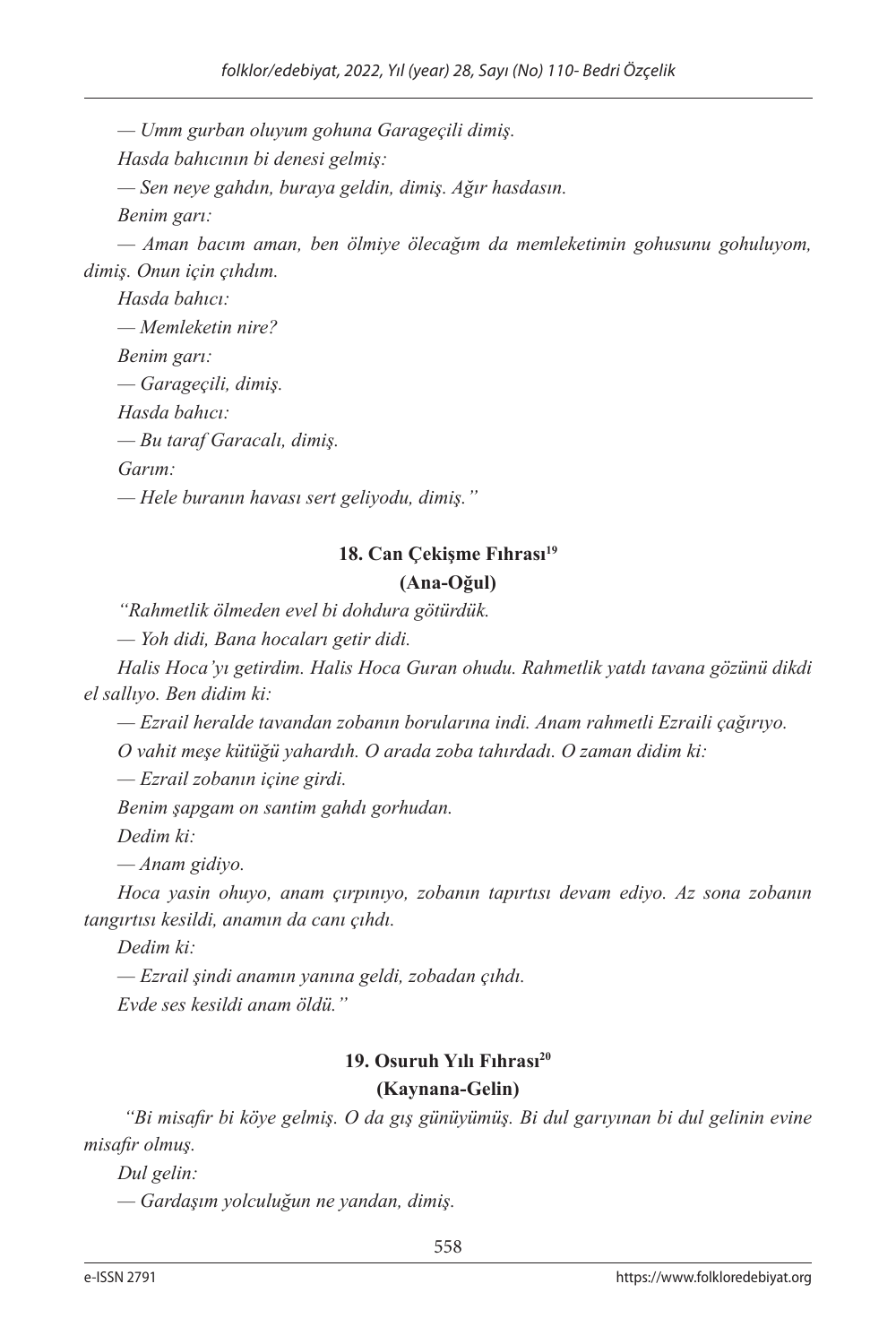*Adam:*

*— Yolculuğum, Amasya'dan Maraş'a gidiyom, dimiş.*

*— Ne yapacan?*

*— Çerçiyim, demiş.*

*— Öleyse üşümüşsün.*

*— Üşüdüm bacım.*

*— Gidiyim boruh getiriyim de ataş yahıyım demiş. Boruğu getirip ataşı yahıyım derkene bi misafir daha gelmiş.*

*— Sen nirelisin?*

*— Ben de Sivaslıyım.*

*— Ne yana gidiyon?*

*— Gayseri'ye gidiyom demiş.*

*Neyise o adam da oturmuş, o anda ocah sönmüş. Sönünce gelin başlamış üfülemeye, puf puf puf. Ocah yanmamış. Gaynana gelmiş*

*— Yahamadığın ocağın başına niye oturdun garı ordan galh demiş.*

*Hani gelin yahamıyo diye gaynana gızmiş. Bu kez gaynana başlamış; puf puf puf etmiye. O vahıt bi osurmuş, geriye dönüvermiş:*

*— Gardaşım sizin o yannı da var mı? Böle hadise demiş.*

*Adamlar:*

*— Ne hadisesi, demişler.*

*Gadın:*

*— Bu sene buranın osuruh yılı da dimiş."*

# **20. Delinin Deliye Oyunu Fıhrası<sup>21</sup>**

## **(Deli)**

 *"Bi gün delinin biri caminin minaresine çıhmış:*

*— Gendimi buradan atacam diye bağırıyormuş.*

*Köylü:*

*— Oğlum in aşşağı, söz seni kimse ellemiyecek.*

*Deli:*

*— İnmem, diye bağırıyomuş.*

*Köylüler sona şu ganaata varıyollar, delinin haggından deli gelir. Bi deli bulalım, diyolar. İkinci deli geliyo, minaredekine bağırıyo:*

*— Eğer inmesen minareyi ciletle kesecam, diyo.*

*Minaredeki deli:*

*— Aman tek kesme de iniyim, diyo."*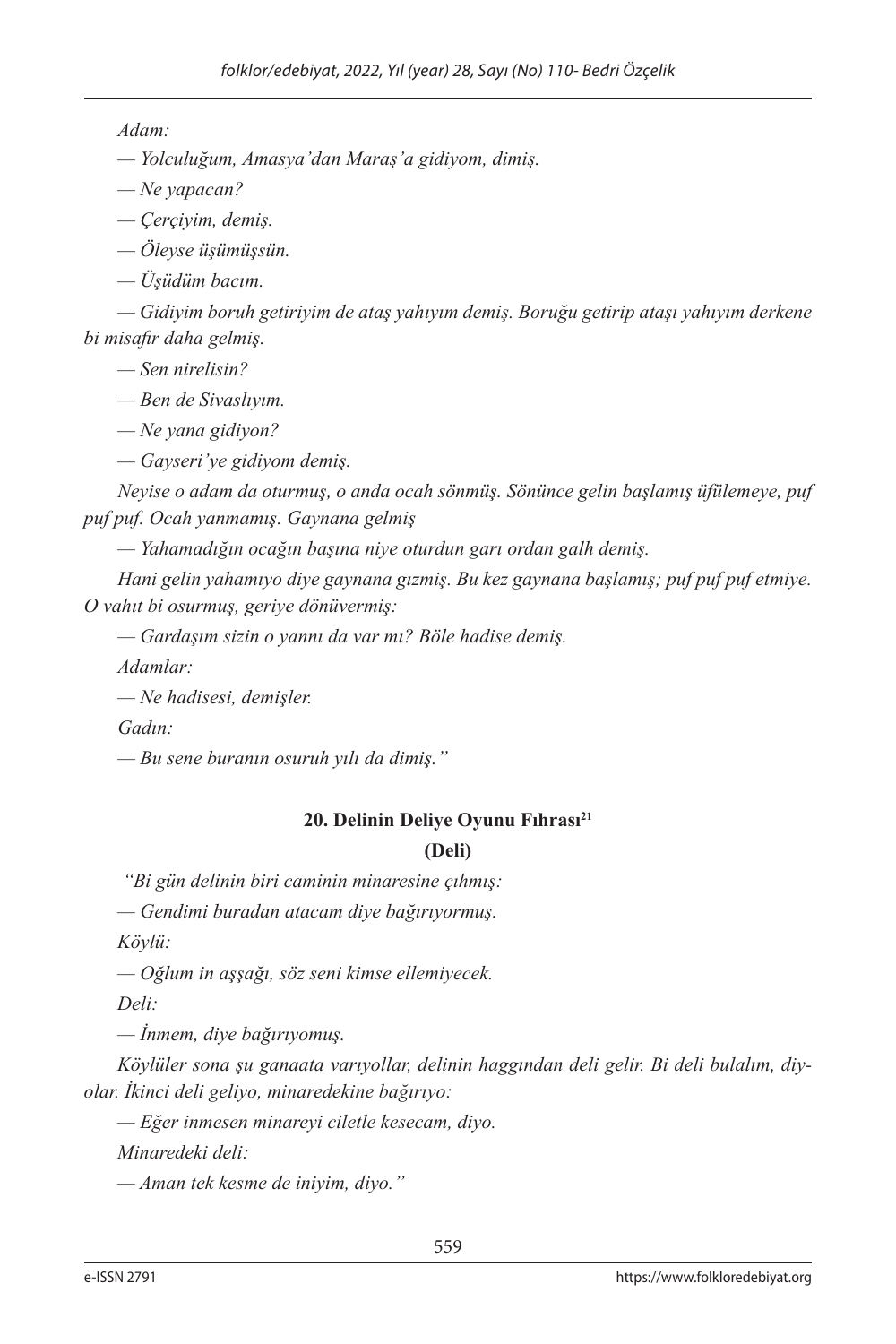## **21. Akif Dayı'nın Zoba Fıhrası <sup>22</sup> (Bıçkın)**

*"Akif Dayı'nın üç dene gelini var. Tenekeden bi fırınnı zoba alır, zoba tüter. Gomşunun birinde zoba varımış. Gider o zobayı getirir.*

*— Eğer bu zoba da tüterse bu zobaya zopa atarım der.*

*Zobayı getirip gurar. Gurunca zobayı yahar. Bu sefer zobaya bağlı olan urgan yanar. Zoba tütmeye başlar. Sona eline bi zopa alır zobaya girişir. Hem söver hem döver. Gomşusu gelir:*

*— Akif dayı ne yapıyon, zobayı niye dövüyon, deyince geriye dönüp bi zopa da gomşusuna atar."*

## **22. Namıssıza Cevap Fıhrası<sup>23</sup>**

#### **(Namussuz)**

 *"Burda bi ehdiyar adam Yunan harbi zamanında birinin garısına sulanırmış, biliyon mu? Gadının adı da Şerife'yimiş.*

*Adam:*

*— Şerife ekini Saz'da biçiyon. Suyu köyden içiyon.*

*İkinci günü gene izlemiş:*

*— Şerife sen ekini Saz'da biçiyon. Suyu köyden içiyon.*

*Üçüncü günü gene tahip ediyo:*

*— Şerife sen ekini Saz'da biçiyon. Suyu köyden içiyon.*

*Şerife dayanamamış söylemiye başlam ış:*

*— Ben nazlıyım ekinimi biçerim*

*Saz'ın suyu acı köyden içerim*

*Sahalıyın bam teline s…çarım*

*Haddini bilmedik dürzüye bah hele, dimiş.*

*Sona o adam gelmiş Gara'ya demiş ki:*

*— Yahu garının biri bana didi ki; sahaliyin bam tiline s…çarım, sahalın bam tili nire? Gara da dimiş ki:*

*— Valla Mısa, iyi ki hafif aşşaıdan gavramış. Icıh daha yuharıdan gavrasaydı, tam ağzıyın ortasına s…ardı."*

## **23. Tahsildarın Bayılması Fıhrası<sup>24</sup> (Asker kaçağı)**

 *"Osman diye bi adam asgerden gaçmış. Bi köye gelmiş. Evin birine getmiş. Evden çıhan garı:*

*— Gardaş buralarda görünme, bizim herifler adam döver dimiş.*

*Osman da dimiş oradan öbür tarafdaki bi evin ağılına girmiş. Evin garısı o anda ağıla dıhılmış. Osman da görünmüyüm diye gafasına sepeti geçirmiş.*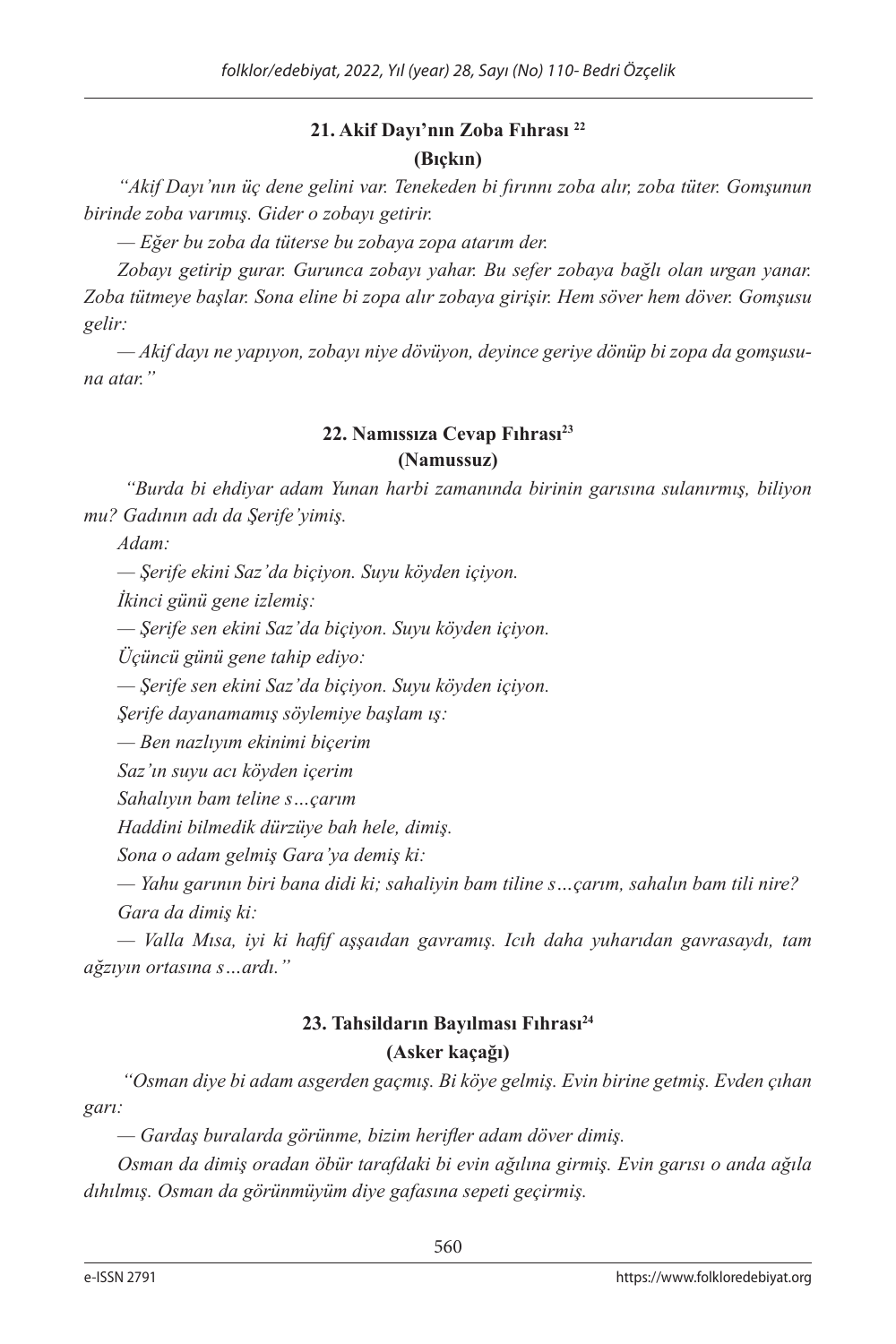*Neyse garıdan sona içeri bi adam girmiş. Bunnar gonuşmıya başlamışlar. Giren adam da tahsildarımış.*

*Garıya:*

*— Yav seni sevdim onun için bu köyden ayrılamıyom.*

*Garı:*

*— Ben de seni sevdim, dimiş.*

*Tahsildar:*

*— Sen benim neyimi sevdin?*

*— Garı:*

*— Senin eline çantayı alıp gapılara gam çıyınan vurarah para toplamanı sevdim. Ya sen benim neyimi sevdin?*

*— Ben de senin pee peee diyerek inek sağmanı sevdim, dimiş.*

*Garı:*

*— Bi tahsildarııh tahlidi yap, dimiş.*

*Tahsildar bir eline çantasını alıp bir eline de gam çısmı alıp ağılın içinde tahsildarlıh yapıyomuş. Gam çıyınan sepedin üsdüne bi vurmuş. Sepedin içinde asger gaçağı Osman var ya. Hemen o ayağa gahmış. Sepet cannanıyo diye tahsildar oruya düşüp bayılmış."*

#### **24. Batdal Çavış'ın Diş Çekme Fıhrası<sup>25</sup> (Doktor)**

*"Garageçili'de bi demirci varidi, yaralara da bahardı, diş çekerdi. Bi gün bi Gurmanç gelmiş:*

*— Gurban dişim ağırıyo, şu dişimi çek, dimiş.*

*O da eve çağırm ış, "kelpeteni getirin" demiş.*

*Tesadüf garısı kelpeteni bulamamış. Batdal Çavış guraba bi adam ıdı.*

*Garısına diyo ki:*

*— Sağlam bi ip getir.*

*Kürde ağzını açdırıyo, ipi ağıran dişe bağlıyo. Ocağa demiri sohuyo. Gurmanç böle ağzında ip bekliyo. Tam demiri gaynadıp da örse getirip demiri ezecağımış. Kürde şöle bi uzadı vermiş, Gurmanç geri çekilmiş, diş çıhmış.*

*— Haydi, get, gali dişin aha, dişin çıhdı, dimiş."*

# **25. Gürselin İstifası Fıhrası26 (Hizmetkâr)**

 *"Şindi iki üç yıl önce benim aşağıda Hacı Emmim var. Onun hizmetkârlığını yapıyordum. Bi gün patosa sap çekiyorduh. O arada bi yağmır yağıyodu. Nasıl gök görlüyo, şimşek çahıyo. Ahlıma düşüverdi. Didim ki gendi gendime, şimşek çahdımıydı elimdeki demirle padosa bi dene vuruyum. Şimşek çahdı beriden bi asıldım, pados güm etdi.*

*Hacı Emmim:*

*— La ilahe illallah Muhammedürresulullah. Şöle döndü de beni gördüyüdü.*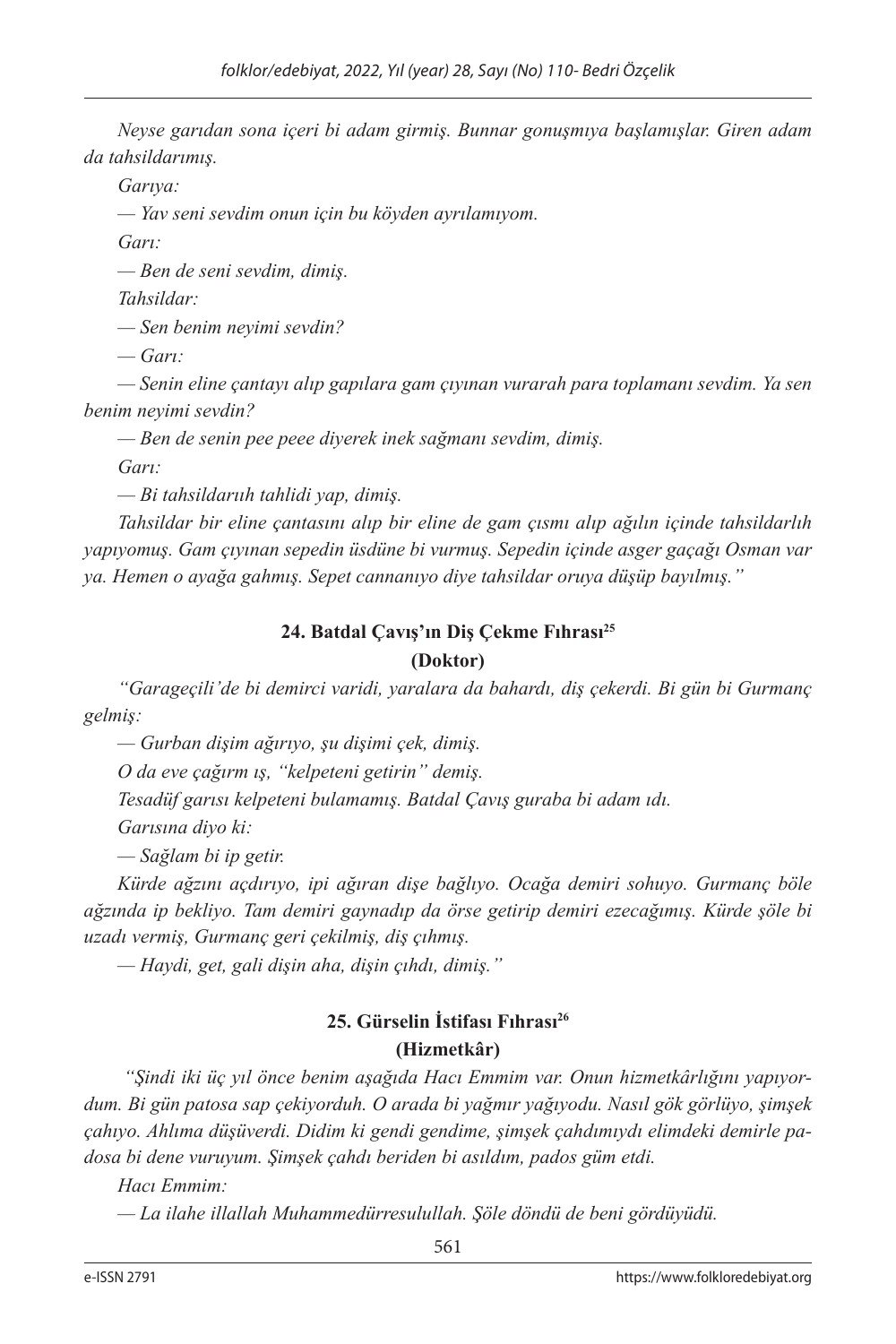*— Allah belanı virsin, sen miyidin, didi? Ben bu derece kötü olacağını bilmiyodum. Heman halh toplandı: — Götürün götürün eve götürün, didiler. Hacı emmim bayılmış. Eve götürdük neyse biraz gözünü açdı, bana döndü: — Govuyom aslanım seni, didi. Ben de üç metire getdim, geri döndüm: — Sen beni govamazsın. Hacı Emmim: — Ya, dedi. Dedim ki: — Ancah ben isdifa iderim. Hacı Emmim: — Al ha sanki bana on yidi yıllıh devlet memuru."*

## **26. Allah'ın İşine Garışmam Fıhrası27**

 *"Adamın bi denesi bi bahçenin içinden gidiyo, o gadar gözel yerimiş ki, ahlın hayalin durur. Bi bahmış b…h böcekleri o b…hları yuvallıyo.*

*— Ya Rabbi işine garışmış gibi değilim ya. Şu gözelim ormana da şu böcekler heç yahışmış mı? Demiş.*

*Aradan on dagga geçince, adam sancılanmış, ahim hayalin durur.*

*Oradakiler:*

*— Yav ne olacah senin bu halin.*

*Gadının bi denesi gelmiş dimiş ki:*

*— Ben seni rüyamda gördüm.*

*Adam:*

*— Hayrola*

*Gadın:*

*— Eğer on tane b..h böcüğü yutarsan ey olacan. Yoh eğer yutmasan ölecan, dimiş. Adam:*

*— Getirin de tek yutuyum da gurtuluyum.*

*Yutuyo bu ey oluyo. Misal olarah Samsun'dan İstanbul'a getmek için vapura biniyo. Giderken bi rüzgâr çıhıyo.*

*Millet:*

*— Allah, Allah, Allah, diyo.*

*O adam ahıllıca oturuyo. Yolculardan bi denesi:*

*— Sen niye burda oturuyon, biz burda can çekişdiriyoh.*

*Adam:*

*— Vallaha Allah'ın işine bi sefer garışdım on dene b...h böcüğü yutdum, bi daha Allah'ın işine garışmam, diyo."*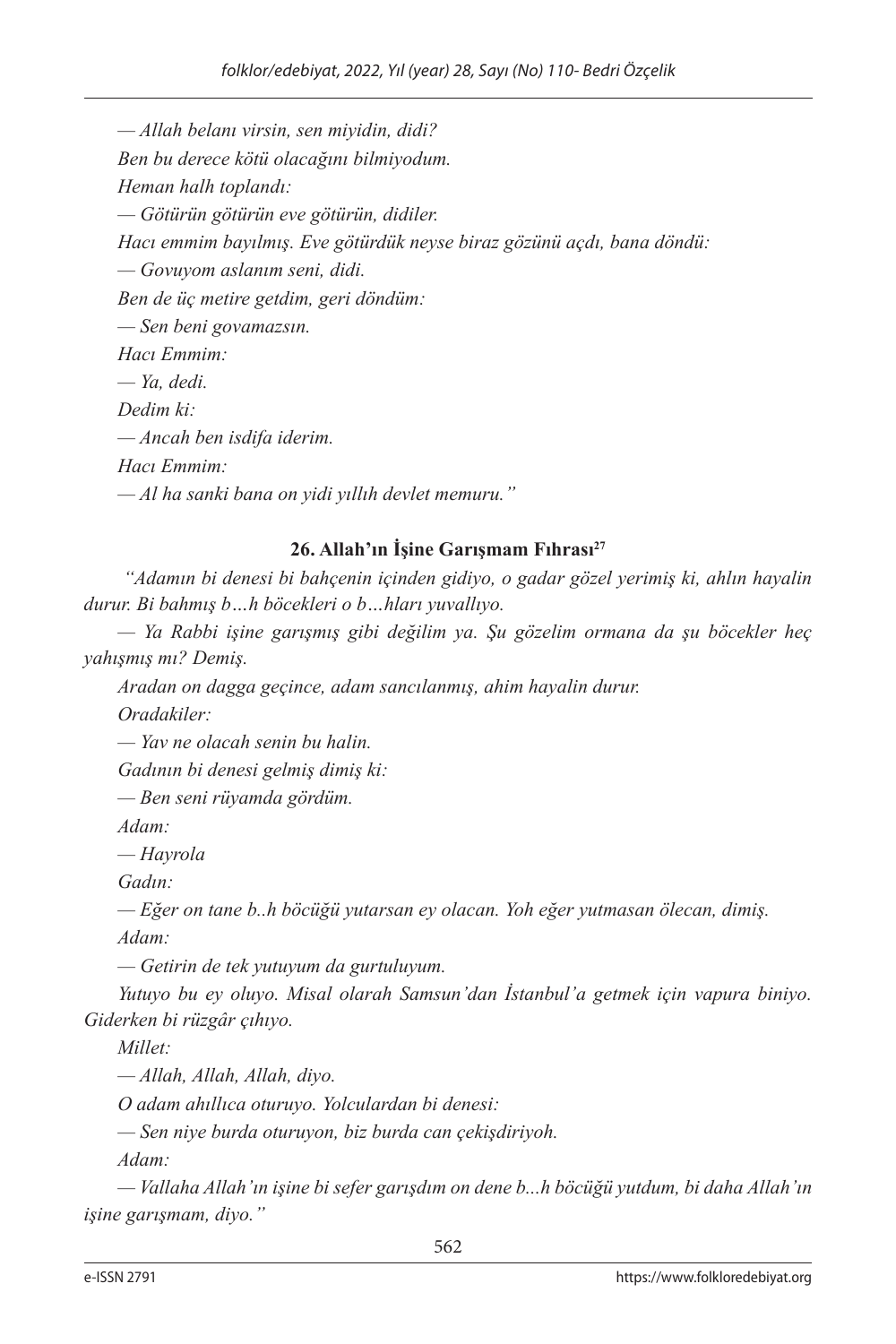#### **27. Fillerinen Garıncaların Fıhrası28**

 *"Ormanın birinde fille garıncalar yaşarmış. Garıncalar bi gün düşünmüşler daşınmışlar file bi eziyet edelim diye garar vermişler. Garıncalar pusuya yatmışlar. Fil abuh subuh gunuşarah gelirkene, garıncalar usulcana bunun üzerine çıhmaya başlamışlar. Çıhdıhdan sona da fil üsdündeki garıncanın ısırdığını hissetmiş, sallanmış ama garıncalardan bi denesi düşmemiş, ötekiler düşmüş.*

*Aşağı düşen öteki garıncalar filin üsdündeki garıncaya:*

*— Kır onun boynunu diye bağırmışlar, artıh tam zamanı geldi diye. Garınca heç filin boynunu gırar mı?"*

#### **Notlar**

- 1 (Özçelik, 1995: ss. 120-139).
- 2 Derleme Yılı: 15.10.1994, KK2
- 3 Derleme Yılı: 15.10.1994, KK2
- 4 Derleme Yılı: 18.10.1994, KK9
- 5 Derleme Yılı: 15.10.1994, KK4.
- 6 Derleme Yılı: 15.10.1994, KK4.
- 7 Derleme Yılı: 25.10. 1994, KK5.
- 8 Derleme Yılı: 26.10.1994, KK1.
- 9 Derleme Yılı: 26.10.1994, KK5.
- 10 Derleme Yılı: 26.10.1994, KK5.
- 11 Derleme Yılı: 26.10.1994, KK5.
- 12 Derleme Yılı: 15.10.1994, KK4.
- 13 Derleme Yılı: 15.10.1994, KK2.
- 14 Derleme Yılı: 15.10.1994, KK6.
- 15 Derleme Yılı: 15.10.1994, KK2.
- 16 Derleme Yılı: 27.10.1994, KK1.
- 17 Derleme Yılı: 27.10.1994, KK10.
- 18 Derleme Yılı: 15.10.1994, KK2.
- 19 Derleme Yılı: 15.10.1994, KK11.
- 20 Derleme Yılı: 15.10.1994, KK2.
- 21 Derleme Yılı: 30.10.1994, KK3.
- 22 Derleme Yılı: 24.10.1994, KK8.
- 23 Derleme Yılı: 15.10.1994, KK4.
- 24 Derleme Yılı: 15.10.1994, KK2
- 25 Derleme Yılı: 16.10.1994, KK9.
- 26 Derleme Yılı: 10.10.1994, KK7.
- 27 Derleme Yılı: 10.10.1994, KK7.
- 28 Derleme Yılı: 18.10. 1994, KK1.

#### **Kaynak Kişiler:29**

**KK1: İlyas Aydemir,** Öğrenim Durumu: İlkokul mezunu**, Yaşı: 36, Fıkralar: 7, 15, 27.** 

**KK2: İsmail Doğan,** Öğrenim Durumu: İlkokul mezunu**, Yaşı: 55, Fıkralar: 1, 2, 12, 14, 17, 19, 23.**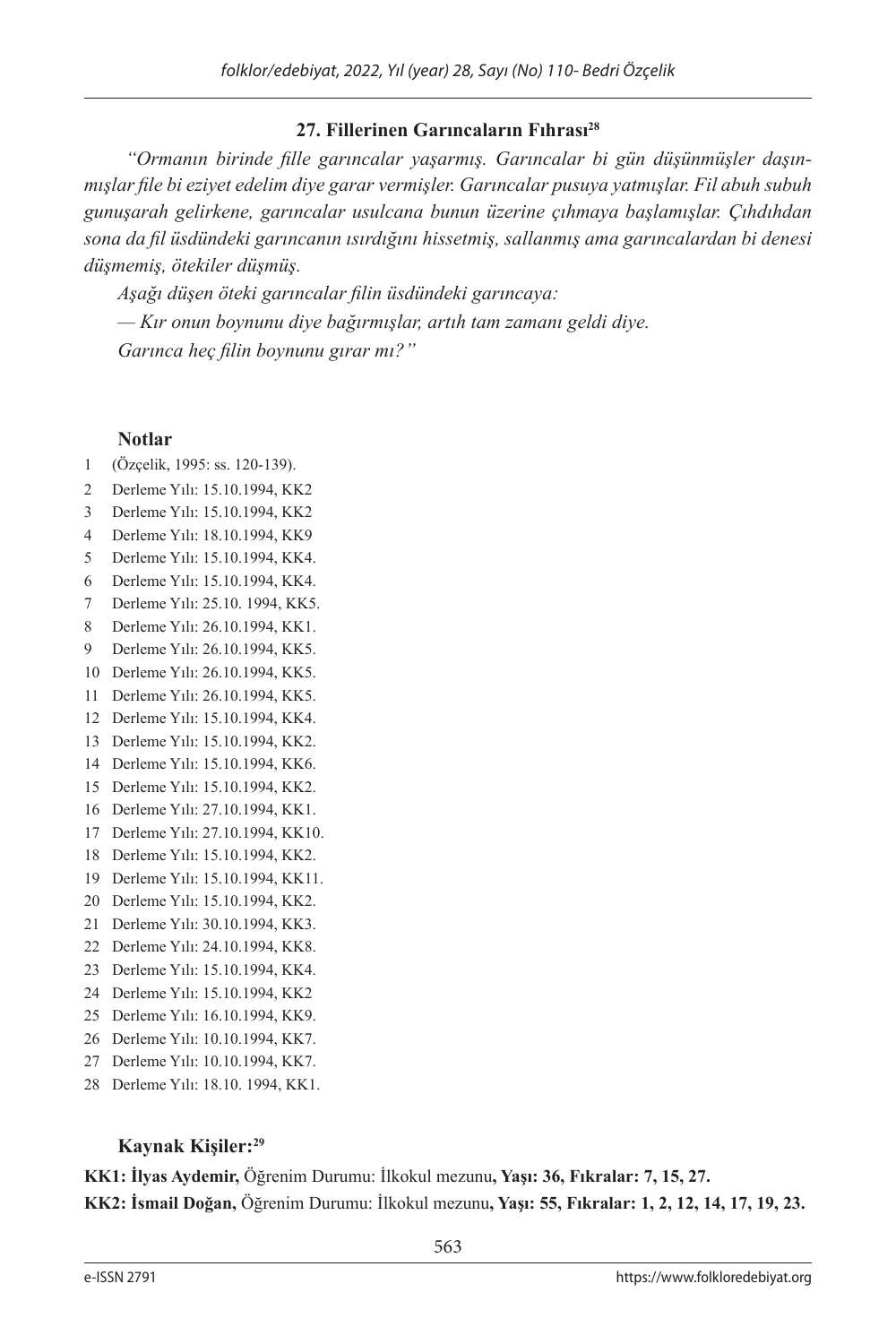**KK3: Osman Yenice,** Öğrenim Durumu: İlkokul mezunu**, Yaşı: 31, Fıkralar: 20** 

**KK4: Nazlı Doğan,** Öğrenim Durumu: Okuma yazma bilmiyor**, Yaşı: 60, Fıkralar: 4, 5, 11, 22.**

**KK5: Salih Dişçi,** Öğrenim Durumu: Lise Mezunu**, Yaşı: 33, Fıkralar: 6, 8, 9, 10.**

**KK6: İsmail Doğan,** Öğrenim Durumu: Lise mezunu**, Yaşı: 33, F**ı**kralar: 13.** 

**KK7: Gürsel Doğan,** Öğrenim Durumu: İlkokul mezunu**, Yaşı: 34, Fıkralar: 25, 26.**

**KK8: Suna Ergin,** Öğrenim Durumu: Okuma yazma bilmiyor**, Yaşı: 43, Fıkralar: 21.**

**KK9: Mevlit Albayrak,** Öğrenim Durumu: Okuma yazma biliyor**, Yaşı: 68, Fıkralar: 3, 24.**

**KK10: Mehmet Aydemir,** Öğrenim Durumu: Eğitim Yüksek Okulu**, Yaşı: 34, Fıkralar: 16.** 

**KK11: Hasan Doğan,** Öğrenim Durumu: İlkokul mezunu**, Yaşı: 60, Fıkralar: 18.**

#### **Araştırma ve Yayın Etiği Beyanı**

Bu makale tamamıyla özgün bir araştırma olarak planlanmış, yürütülmüş ve sonuçları ile raporlaştırıldıktan sonra ilgili dergiye gönderilmiştir. Araştırma herhangi bir sempozyum, kongre vb. sunulmamış ya da başka bir dergiye değerlendirilmek üzere gönderilmemiştir. Makaleye esas olan yazarın kitabı 1994 yılında yayımlandığından Etik Kurul kararı bulunmamaktadır.

#### **Research and Publication Ethics Statement**

This is a research article, containing original data, and it has not been previously published or submitted to any other outlet for publication. The authors followed ethical principles and rules during the research process. In the study, informed consent was obtained from the volunteer participants and the privacy of the participants was protected.

#### **Yazarların Makaleye Katkı Oranları**

Bu makaledeki birinci yazar % 100 düzeyinde çalışmanın hazırlanması, veri toplanması, sonuçların yorumlanması ve makalenin yazılması aşamalarına katkı sağlamıştır.

#### **Contribution Rates of Authors to the Article**

The first author in this article contributed to the 100% level of preparation of the study, data collection, interpretation of the results and writing of the article.

#### **Destek Beyanı**

Bu çalışma herhangi bir kurum veya kuruluş tarafından desteklenmemiştir.

#### **Support Statement (Optional)**

There is no conflict of interest between the authors of this article.

#### **Acknowledgement (Optional)**

#### **Çıkar Beyanı**

Çalışma hazırlanırken; veri toplanması, sonuçların yorumlanması ve makalenin yazılması aşamalarında yazarlar arasında herhangi bir çıkar çatışması durumu söz konusu olmamıştır.

#### **Statement of Interest**

There is no conflict of interest between the authors of this article.

#### **Kaynakça**

Altunel, I. (1990). *Anadolu mahalli fıkra tipleri üzerine bir araştırma (İnceleme-Metinler).* [Yayımlanmamış doktora tezi]. Selçuk Universitesi Sosyal Bilimler Enstitüsü.

Artun, E. (2008). Çukurova Fıkra Anlatma Geleneğinde Nasrettin Hoca Etkisi. Doğumunun 800.

Yılında Nasrettin Hoca Sempozyumu. 24-25 Ekim 2008). İstanbul:b.y.y.

Başgöz, İ. (1999). *Geçmişten günümüze Nasreddin Hoca.* Pan.